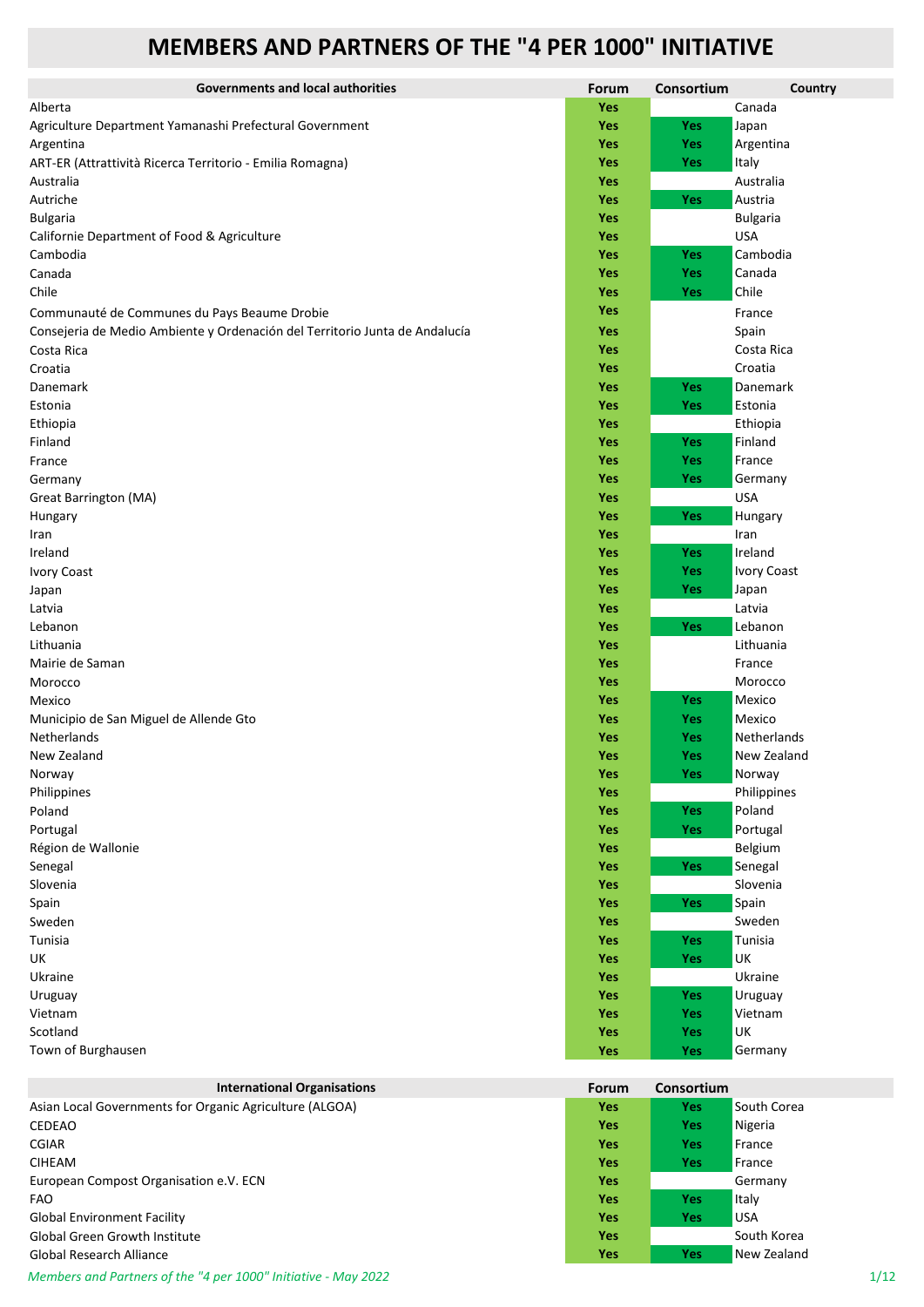| Global Water Partnership             | <b>Yes</b> | <b>Yes</b> | Sweden       |
|--------------------------------------|------------|------------|--------------|
| <b>ICRAF</b>                         | <b>Yes</b> | <b>Yes</b> | Kenya        |
| <b>IRRI</b>                          | <b>Yes</b> | <b>Yes</b> | Philippines  |
| JPAM (Jeune Prodige Afrique - Monde) | <b>Yes</b> |            | Ivory Coast  |
| NEPAD                                | <b>Yes</b> | <b>Yes</b> | South Africa |
| <b>OIV</b>                           | <b>Yes</b> | Yes        | France       |
| Savory Institute                     | <b>Yes</b> | Yes        | <b>USA</b>   |
| <b>UICN</b>                          | <b>Yes</b> | Yes        | <b>Swiss</b> |
| <b>UNCCD</b>                         | <b>Yes</b> | <b>Yes</b> | Germany      |
|                                      |            |            |              |

| <b>Public funding bodies</b> | Forum      | <b>Consortium</b> |             |
|------------------------------|------------|-------------------|-------------|
| <b>AFD</b>                   | Yes        | Yes               | France      |
| Asian Development Bank       | <b>Yes</b> |                   | Philippines |
| Bangue mondiale              | Yes        | Yes               | <b>USA</b>  |
| GIZ                          | Yes        |                   | Germany     |

| <b>Private funding bodies</b>                                    | <b>Forum</b> | Consortium |                 |
|------------------------------------------------------------------|--------------|------------|-----------------|
| Country Carbon                                                   | <b>Yes</b>   |            | Australia       |
| Earthworm Foundation                                             | <b>Yes</b>   |            | Switzerland     |
| Farm : Fondation pour l'Agriculture et la Ruralité dans le Monde | <b>Yes</b>   | <b>Yes</b> | <b>⊿France</b>  |
| <b>Fondation Carasso</b>                                         | <b>Yes</b>   |            | France          |
| Fondation Prince Albert II de Monaco                             | <b>Yes</b>   |            | Monaco          |
| <b>Grow Ahead Foundation</b>                                     | <b>Yes</b>   | Yes        | <b>USA</b>      |
| ReNature                                                         | <b>Yes</b>   |            | The Netherlands |
| The Gold Standard Foundation                                     | <b>Yes</b>   | <b>Yes</b> | Switzeland      |
| The Prince of Wales's Charitable Foundation                      | <b>Yes</b>   |            | UK              |

| <b>Farmers and foresters organisations</b>                                            | Forum      | Consortium |               |
|---------------------------------------------------------------------------------------|------------|------------|---------------|
| <b>AAPRESID</b>                                                                       | <b>Yes</b> | Yes        | Argentina     |
| ACTA - Les instituts techniques agricoles                                             | <b>Yes</b> | Yes        | France        |
| <b>Advanced Organics</b>                                                              | Yes        | Yes        | <b>USA</b>    |
| AFAIA - Institut de l'économie circulaire                                             | <b>Yes</b> | Yes        | France        |
| African Conservation Agriculture Network (ACT)                                        | <b>Yes</b> | <b>Yes</b> | Kenya         |
| Agrar und Umwelt Mennen Consult                                                       | <b>Yes</b> |            | Germany       |
| Agriculteurs Composteurs de France                                                    | <b>Yes</b> | <b>Yes</b> | France        |
| Agroécologie en Astarac                                                               | <b>Yes</b> | <b>Yes</b> | France        |
| Agroforestry Association of Kenya (AAK)                                               | <b>Yes</b> |            | Kenya         |
| AIDER                                                                                 | <b>Yes</b> |            | Romania       |
| Alentejo Regional Winegrowing Commission                                              | <b>Yes</b> | <b>Yes</b> | Portugal      |
| APAD                                                                                  | <b>Yes</b> | <b>Yes</b> | France        |
| Asociación de Productores de Alimentos Nutricionales Andinos Mushuk Yuyay, APROSANAMY | <b>Yes</b> | <b>Yes</b> | Ecuador       |
|                                                                                       |            |            |               |
| Asociacion Nacional de Agricultura de Conservación (ANAC)                             | <b>Yes</b> |            | Mexico        |
| Association des Producteurs de Céréales et de Semences de la wilaya de Sétif          | Yes        |            | Algeria       |
| Association Générale des Producteurs de maïs (AGPM)                                   | <b>Yes</b> | <b>Yes</b> | France        |
| Association Maroccaine de l'agriculture de conservation                               | <b>Yes</b> | Yes        | Morocco       |
| Association Non Labour et Semis Direct (NLSD)                                         | <b>Yes</b> | Yes        | France        |
| Association pour le developpement de Niafobougou                                      | <b>Yes</b> |            | Mali          |
| Bajwa Family Ranch                                                                    | <b>Yes</b> |            | Pakistan      |
| C.A.P.A. Cologna S.C.A.                                                               | <b>Yes</b> |            | Italy         |
| Chambre d'Agriculture de Nouvelle Calédonie                                           | Yes        | <b>Yes</b> | New Caledonia |
| CIB - Consorzio Italyno Biogas e Gassificazione                                       | <b>Yes</b> | Yes        | Italy         |
| <b>CNIEL</b>                                                                          | <b>Yes</b> | Yes        | France        |
| Conservation Agriculture Association for the United Kingdom                           | <b>Yes</b> | <b>Yes</b> | <b>UK</b>     |
| Demain la Terre                                                                       | <b>Yes</b> | Yes        | France        |
| Ecological Food Caterpillars Company (EFCC)                                           | <b>Yes</b> |            | DR Congo      |
| Elvea Hauts de France                                                                 | <b>Yes</b> |            | France        |
| European Conservation Agriculture Federation                                          | <b>Yes</b> | <b>Yes</b> | Belgium       |
| Farm Carbon Cutting Toolkit                                                           | <b>Yes</b> | <b>Yes</b> | UK            |
| <b>FEBRAPDP</b>                                                                       | <b>Yes</b> |            | Brazil        |
| Fédération des fruits et légumes d'Occitanie                                          | <b>Yes</b> | <b>Yes</b> | France        |
| <b>FENAB</b>                                                                          | <b>Yes</b> |            | Senegal       |
| <b>FNSEA</b>                                                                          | <b>Yes</b> | Yes        | France        |
| Foliage Unlimited                                                                     | <b>Yes</b> | Yes        | India         |
| <b>FRDK</b>                                                                           | Yes        |            | Danemark      |
| Future Harvest, Chesapeake Alliance for Sustainable Agriculture                       | <b>Yes</b> |            | <b>USA</b>    |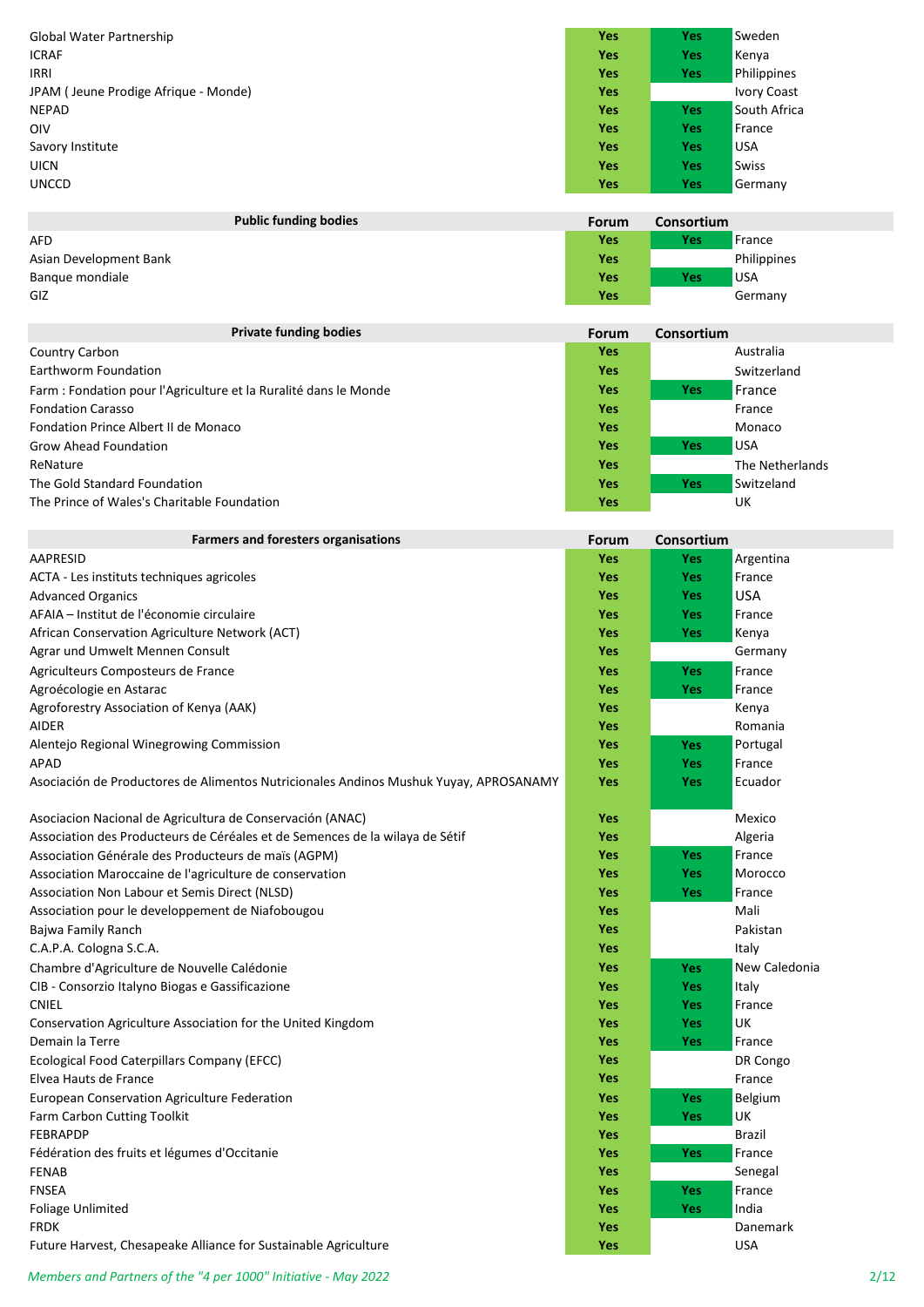| Gabb32 (Groupement des Agriculteurs Bio du Gers)                                        | <b>Yes</b> |            | France        |
|-----------------------------------------------------------------------------------------|------------|------------|---------------|
| <b>GCAN</b>                                                                             | <b>Yes</b> | Yes        | France        |
| GNis                                                                                    | <b>Yes</b> |            | France        |
| Green Rush Organic Farms                                                                | <b>Yes</b> |            | <b>USA</b>    |
| Institut de l'Elevage                                                                   | <b>Yes</b> | <b>Yes</b> | France        |
| <b>INTERBEV</b>                                                                         | <b>Yes</b> | <b>Yes</b> | France        |
| JAGUAR (Jeunes Agriculteurs Unis pour l'Agroécologie et la Ruralité)                    | <b>Yes</b> | <b>Yes</b> | France        |
| Maine Organic Farmers and Gardeners Association                                         | <b>Yes</b> |            | <b>USA</b>    |
| MUCODEF (Municipal and Community Development Forum)                                     | <b>Yes</b> |            | Cameroun      |
| Niwamori Bio Food Forest Nara Japan                                                     | <b>Yes</b> |            | Japan         |
| Norges Bondelag                                                                         | <b>Yes</b> | Yes        | Norway        |
| Norsk landbruksrådgiving (Norwegian Agricultural Advisory Organisation)                 | <b>Yes</b> |            | Norway        |
| Organic & Regenerative Investment Cooperative (OriCoop)                                 | <b>Yes</b> | Yes        | Australia     |
| Organic Federation of Australia                                                         | <b>Yes</b> |            | Australia     |
| <b>Organic Growers Alliance</b>                                                         | <b>Yes</b> |            | UK            |
| Organisation de Défence et de Gestion de l'AOC Ventoux                                  | <b>Yes</b> | <b>Yes</b> | France        |
| PD Krakovany-Stráže                                                                     | <b>Yes</b> | Yes        | Slovakia      |
| Plante Chuva                                                                            | <b>Yes</b> | <b>Yes</b> | <b>Brazil</b> |
| Réseau Innovation Agrosystemes Méditerranées (RCM)                                      | <b>Yes</b> | <b>Yes</b> | Morocco       |
| RICO (Réseau international des Coopératives) / RIMA                                     | <b>Yes</b> | <b>Yes</b> | Ivory Coast   |
| ROPPA - Réseau des organisations paysannes et des producteurs pour l'Afrique de l'Ouest | <b>Yes</b> | Yes        | Burkina-Fasc  |
| Sigfito agroenvase                                                                      | <b>Yes</b> |            | Spain         |
| Soc. Agr. Vicara S.R.L                                                                  | <b>Yes</b> | <b>Yes</b> | Italy         |
| Syndicat de Valorisation de l'Abricot des Baronnies                                     | <b>Yes</b> | <b>Yes</b> | France        |
| The Tribals                                                                             | <b>Yes</b> | <b>Yes</b> | India         |
| <b>TRAME</b>                                                                            | <b>Yes</b> |            | France        |
| Valazomby                                                                               | Yes        | Yes        | Madagascar    |
| 10122                                                                                   | $V - -$    |            | D             |

Warubuzi **Yes** Burundi **Wild Child Regeneration Zimbabwe Commercial Farmers Union (CFU)** 

| <b>Research and training bodies</b>                                               | Forum      | Consortium |                    |
|-----------------------------------------------------------------------------------|------------|------------|--------------------|
| 180 Degrees Consulting Lund                                                       | <b>Yes</b> |            | Sweden             |
| Aberdeen University                                                               | <b>Yes</b> | Yes        | UK                 |
| Abubakar Tafawa Balewa University Bauchi                                          | <b>Yes</b> | <b>Yes</b> | Nigeria            |
| Academia de Ciencias Veterinarias de la Región de Murcia                          | <b>Yes</b> | Yes        | Spain              |
| Agreenium                                                                         | <b>Yes</b> | <b>Yes</b> | France             |
| Agro-Ecosystems History Laboratory                                                | Yes        |            | Spain              |
| Amazonía Emprende-Escuela Bosque - Fundación Academia de Innovación para la       | <b>Yes</b> |            |                    |
| Sostenibilidad                                                                    |            | Yes        | Colombia           |
| Association Française pour l'Etude du Sol                                         | <b>Yes</b> |            | France             |
| Basque Center For Climate Change                                                  | <b>Yes</b> |            | Spain              |
| Bavarian State Research Center for Agriculture (LfL).                             | <b>Yes</b> | Yes        | Germany            |
| <b>Beni-Suef University</b>                                                       | <b>Yes</b> |            | Egypt              |
| Bethel Business and Community Development Centre                                  | <b>Yes</b> | Yes        | Lesotho            |
| Bio-Rational Technology Research Center                                           | <b>Yes</b> |            | Georgia            |
| CATIE                                                                             | <b>Yes</b> | <b>Yes</b> | Costa Rica         |
| Centre National de recherche Agronomique (CNRA)                                   | <b>Yes</b> | <b>Yes</b> | <b>Ivory Coast</b> |
| CharNet - Swiss Network of professional for Biochar and Pyrolysis (as a project @ | <b>Yes</b> |            | Switzerland        |
| Ökozentrum)                                                                       |            |            |                    |
| Chinese Academy of Agricultural Sciences (CAAS)                                   | <b>Yes</b> | <b>Yes</b> | China              |
| <b>CIMMYT</b>                                                                     | <b>Yes</b> | Yes        | Mexico             |
| <b>CIRAD</b>                                                                      | <b>Yes</b> | <b>Yes</b> | France             |
| <b>CRDPI</b>                                                                      | <b>Yes</b> |            | Congo              |
| <b>CSIR-Soil Research Institute</b>                                               | <b>Yes</b> |            | Ghana              |
| Duchy College Rural Business School                                               | <b>Yes</b> | <b>Yes</b> | UK                 |
| Embrapa                                                                           | <b>Yes</b> | <b>Yes</b> | <b>Brazil</b>      |
| <b>ESAN</b>                                                                       | <b>Yes</b> | <b>Yes</b> | Peru               |
| Faculty of Agriculture, University of Ruhuna                                      | <b>Yes</b> | Yes        | Sri Lanka          |
| Federal college of Agriculture Akure                                              | <b>Yes</b> | Yes        | Nigeria            |
| FIBL (Institut de recherche de l'agriculture biologique)                          | <b>Yes</b> | Yes        | Swiss              |
| Hochschule GEISENHEIM University                                                  | <b>Yes</b> | <b>Yes</b> | Germany            |
| I4CE                                                                              | <b>Yes</b> | <b>Yes</b> | France             |
| <b>IDEAA Regeneration Systems</b>                                                 | <b>Yes</b> | Yes        | Spain<br>UK        |
| <b>Imperial College</b>                                                           | Yes        | Yes        |                    |

| Yes |     | France             |
|-----|-----|--------------------|
| Yes | Yes | France             |
| Yes |     | France             |
| Yes |     | USA                |
| Yes | Yes | France             |
| Yes | Yes | France             |
| Yes | Yes | France             |
| Yes |     | <b>USA</b>         |
| Yes |     | Cameroun           |
| Yes |     | Japan              |
| Yes | Yes | Norway             |
| Yes |     | Norway             |
| Yes | Yes | Australia          |
| Yes |     | Australia          |
| Yes |     | UK                 |
| Yes | Yes | France             |
| Yes | Yes | Slovakia           |
| Yes | Yes | <b>Brazil</b>      |
| Yes | Yes | Morocco            |
| Yes | Yes | <b>Ivory Coast</b> |
| Yes | Yes | Burkina-Faso       |
| Yes |     | Spain              |
| Yes | Yes | Italy              |
| Yes | Yes | France             |
| Yes | Yes | India              |
| Yes |     | France             |
| Yes | Yes | Madagascar         |
| Yes |     | Burundi            |
| Yes | Yes | Canada             |
| Yes | Yes | Zimbabwe           |

| Forum | Consortium |                    |
|-------|------------|--------------------|
| Yes   |            | Sweden             |
| Yes   | Yes        | UK                 |
| Yes   | Yes        | Nigeria            |
| Yes   | Yes        | Spain              |
| Yes   | Yes        | France             |
| Yes   |            | Spain              |
| Yes   |            |                    |
|       | Yes        | Colombia           |
| Yes   |            | France             |
| Yes   |            | Spain              |
| Yes   | Yes        | Germany            |
| Yes   |            | Egypt              |
| Yes   | Yes        | Lesotho            |
| Yes   |            | Georgia            |
| Yes   | Yes        | Costa Rica         |
| Yes   | Yes        | <b>Ivory Coast</b> |
| Yes   |            | Switzerland        |
|       |            |                    |
| Yes   | Yes        | China              |
| Yes   | Yes        | Mexico             |
| Yes   | Yes        | France             |
| Yes   |            | Congo              |
| Yes   |            | Ghana              |
| Yes   | Yes        | UK                 |
| Yes   | Yes        | Brazil             |
| Yes   | Yes        | Peru               |
| Yes   | Yes        | Sri Lanka          |
| Yes   | Yes        | Nigeria            |
| Yes   | Yes        | Swiss              |
| Yes   | Yes        | Germany            |
| Yes   | Yes        | France             |
| Yes   | Yes        | Spain              |
| Yes   | Yes        | UK                 |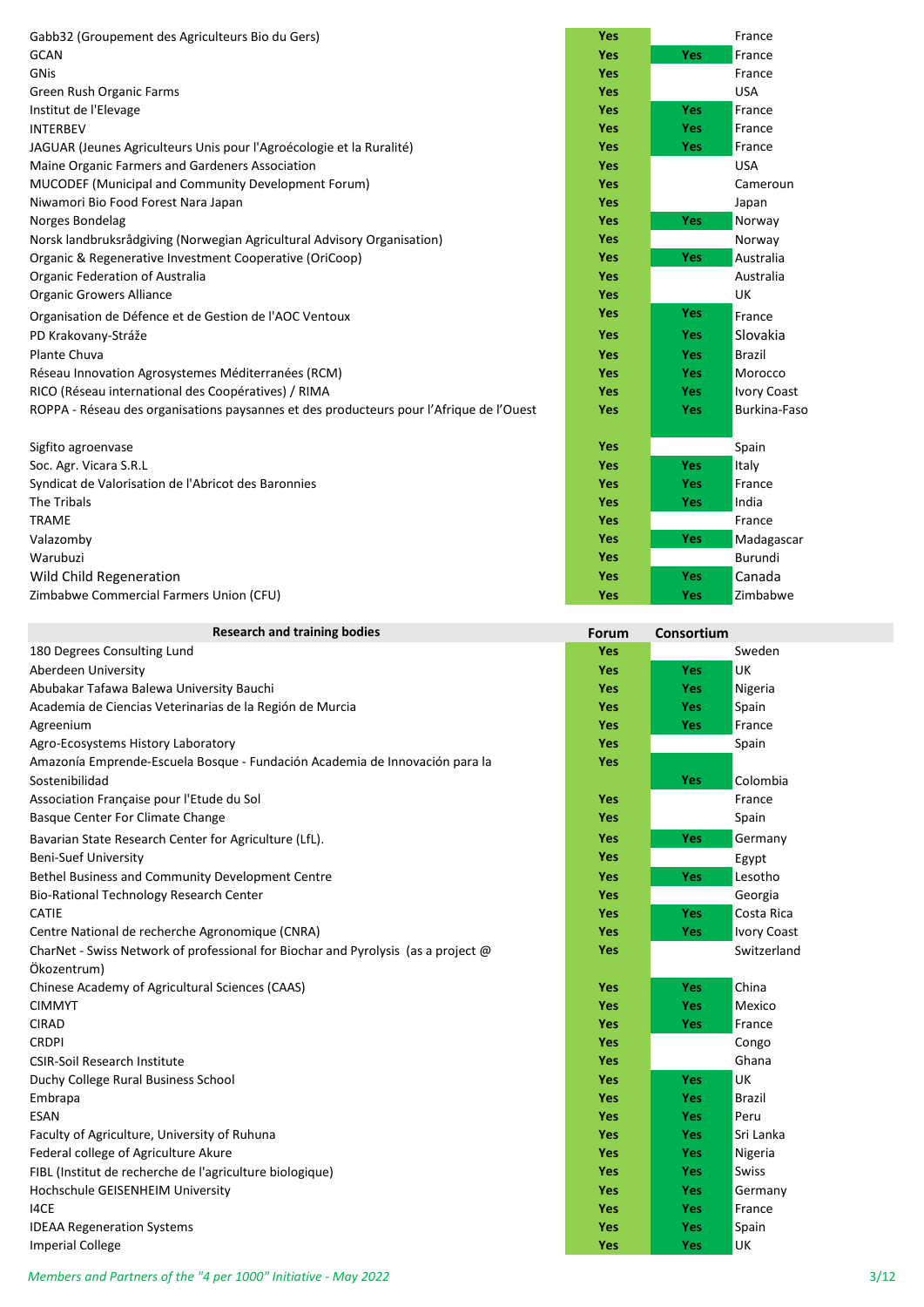|                                                                                                                                         | Yes        | <b>Yes</b>               | France                   |
|-----------------------------------------------------------------------------------------------------------------------------------------|------------|--------------------------|--------------------------|
| <b>INRA France</b><br><b>INRA Morocco</b>                                                                                               | Yes        | <b>Yes</b>               | Morocco                  |
| Institut Agronomique néo-Calédonien (IAC)                                                                                               | Yes        | <b>Yes</b>               | France                   |
| Institut de Professionalisation pour les Innovations                                                                                    | Yes        |                          | Burundi                  |
| Institut Facultaire des Sciences Agronomiques (IFA) de Yangambi                                                                         | Yes        | <b>Yes</b>               | Dem. Rep. of the Congo   |
| Institut national de pédologie (Senegal)                                                                                                | Yes        | <b>Yes</b>               | Senegal                  |
| Institut national de recherche forestière (IRF)                                                                                         | Yes        |                          | Rep. of the Congo        |
| Institut National Supérieur d'Agronomie et de Biotechnologie de Masuku                                                                  | Yes        |                          | Gabon                    |
| Institut Senegalais de Recherche Agricole (ISRA)                                                                                        | Yes        | <b>Yes</b>               | Senegal                  |
| Institut Technique Tropical (IT2)                                                                                                       | Yes        | <b>Yes</b>               | France                   |
| Institute Bioenergy Crops and Sugar Beet                                                                                                | Yes        |                          | Ukraine                  |
| Institute for Agricultural Research                                                                                                     | Yes        | Yes                      | Nigeria                  |
| Institute for Environment and Sanitation Studies (IESS) of the University of Ghana                                                      | Yes        |                          | Ghana                    |
| Institute of Forestry, Tribhuvan University                                                                                             | Yes        |                          | Nepal                    |
| Instituto de Estudios Centroamericanos                                                                                                  | Yes        | <b>Yes</b>               | Costa Rica               |
| Instituto de Investigaciones Agropecuarias                                                                                              | Yes        | <b>Yes</b>               | Chile                    |
| Instituto de Investigaciones de la Amazonia Peruana                                                                                     | Yes        | <b>Yes</b>               | Peru                     |
| Instituto Nacional de Innovacion Agropecuaria y Forestal (INIAF)                                                                        | Yes        | <b>Yes</b>               | <b>Bolivia</b>           |
| <b>INTA Argentina</b>                                                                                                                   | Yes        | <b>Yes</b>               | Argentina                |
| International Institute for Sustainability (IIS)                                                                                        | Yes        | <b>Yes</b>               | <b>Brazil</b>            |
| IRD                                                                                                                                     | Yes        | <b>Yes</b>               | France                   |
| <b>IRTA</b>                                                                                                                             | Yes        | <b>Yes</b>               | Spain                    |
| <b>ISRIC</b>                                                                                                                            | Yes        | <b>Yes</b>               | Netherlands              |
| Ithaka Institute for Carbon Strategies                                                                                                  | Yes        | <b>Yes</b>               | Switzerland              |
| Jan Evangelista Purkyně University                                                                                                      | Yes        | <b>Yes</b>               | Czechoslovakia           |
| Lab. of Soil Science and Agricultural Chemistry (Soils) - TEIWG                                                                         | Yes        | <b>Yes</b>               | Greece                   |
| Laboratoire de Biodiversité et de Conservation de l'eau et du Sol                                                                       | Yes<br>Yes | <b>Yes</b><br><b>Yes</b> | Algeria<br>Madagascar    |
| Laboratoire des Radiolsotopes, Université d'Antananarivo<br>Lebanese Agricultural Research Institute                                    | Yes        | <b>Yes</b>               | Lebanon                  |
| <b>Makerere University</b>                                                                                                              | Yes        | <b>Yes</b>               | Ouganda                  |
| National Scientific Center «Institute for Soil Science and Agrochemsitry Research»                                                      | Yes        |                          | Ukraine                  |
| Neiker - Instituto Vasco de Investigación y Desarrollo Agrario                                                                          | Yes        |                          | Spain                    |
| Netherlands Institute of Ecology (NIOO-KNAW)                                                                                            | Yes        | <b>Yes</b>               | Netherlands              |
| New Zealand Agricultural Greenhouse Gas Research Centre                                                                                 | Yes        | <b>Yes</b>               | New Zealand              |
| Nucleo Ricerca Desertificazione (NRD-UNISS) - Desertification Research Centre                                                           | Yes        | <b>Yes</b>               | Italy                    |
| <b>Ohio State University</b>                                                                                                            | Yes        | <b>Yes</b>               | <b>USA</b>               |
| PedaVita OZ                                                                                                                             | Yes        | <b>Yes</b>               | Slovakia                 |
| Plant & AgriBiosciences Research Centre (PABC), Ryan Institute, National University of Ireland                                          | Yes        | <b>Yes</b>               | Ireland                  |
| Galway                                                                                                                                  |            |                          |                          |
| Queensland University of Technology                                                                                                     | <b>Yes</b> | <b>Yes</b>               | Australia                |
| Red Remedia                                                                                                                             | Yes        |                          | Spain                    |
| Research Institute of Agroecology and Environmental NAAS                                                                                | Yes        |                          | Ukraine                  |
| Réseau CaSA (Carbone du Sol pour une agriculture durable en Afrique)                                                                    | Yes        | <b>Yes</b>               | Madagascar               |
| <b>RITTMO</b>                                                                                                                           | Yes        | <b>Yes</b>               | France                   |
| Rizoma Field School                                                                                                                     | <b>Yes</b> |                          | Uruguay                  |
| Sociedad Chilena de la Cienca del Suelo                                                                                                 | Yes        | Yes                      | Chile                    |
| Sociedad Española de Agricultura Ecológica                                                                                              | Yes        |                          | Spain                    |
| Sociedad Española de la Ciencia del Suelo                                                                                               | Yes        |                          | Spain                    |
| Soil C Quest 2031                                                                                                                       | Yes        | Yes                      | Australia                |
| Soil composition and repository quality analysis center State Unitary Company<br>Taiwan agricultural research institute, Taiwan, R.O.C. | Yes<br>Yes | <b>Yes</b>               | Uzbekistan<br>Taiwan     |
| Tecnical University of Madrid (UPM)                                                                                                     | Yes        | <b>Yes</b>               | Spain                    |
| Tokyo University of Agriculture                                                                                                         | Yes        |                          | Japan                    |
| <b>UEPPACI</b>                                                                                                                          | Yes        | <b>Yes</b>               | <b>Ivory Coast</b>       |
| Universidad de la Frontera                                                                                                              | Yes        | <b>Yes</b>               | Chile                    |
| Universidad del valle de Guatemala                                                                                                      | Yes        | <b>Yes</b>               | Guatemala                |
| Universidad Nacional Abierta y a Distancia                                                                                              | Yes        | <b>Yes</b>               | Colombia                 |
| Universidad Pública de Navarra                                                                                                          | Yes        |                          | Spain                    |
| Universidad VERITAS                                                                                                                     | Yes        | <b>Yes</b>               | Costa Rica               |
| Université Cadi Ayyad                                                                                                                   | Yes        | <b>Yes</b>               | Morocco                  |
| Université de Bangui                                                                                                                    | Yes        |                          | Central African Republic |
| Université de Dschang-Faculté d'Agronomie et des Sciences Agricoles                                                                     | Yes        |                          | Cameroon                 |
| Université de N'Djamena                                                                                                                 | Yes        | <b>Yes</b>               | Tchad                    |
| Université Moulay Ismail - Faculté des Sciences et Techniques Errachidia                                                                | Yes        | <b>Yes</b>               | Morocco                  |
| University of Agricultural Sciences and Veterinary Medicine Cluj-Napoca                                                                 | Yes        | <b>Yes</b>               | Romania                  |
| University of Agriculture, Faisalabad                                                                                                   | Yes        | <b>Yes</b>               | Pakistan                 |

| Yes | Yes | France                     |
|-----|-----|----------------------------|
| Yes | Yes | Morocco                    |
| Yes | Yes | France                     |
| Yes |     | Burundi                    |
| Yes | Yes | Dem. Rep. of the Congo     |
| Yes | Yes | Senegal                    |
| Yes |     | Rep. of the Congo          |
| Yes |     | Gabon                      |
| Yes | Yes | Senegal                    |
| Yes | Yes | France                     |
| Yes |     | Ukraine                    |
|     |     |                            |
| Yes | Yes | Nigeria                    |
| Yes |     | Ghana                      |
| Yes |     | Nepal                      |
| Yes | Yes | Costa Rica                 |
| Yes | Yes | Chile                      |
| Yes | Yes | Peru                       |
| Yes | Yes | Bolivia                    |
| Yes | Yes | Argentina                  |
| Yes | Yes | Brazil                     |
| Yes | Yes | France                     |
| Yes | Yes | Spain                      |
| Yes | Yes | Netherlands                |
| Yes | Yes | Switzerland                |
| Yes | Yes | Czechoslovakia             |
| Yes | Yes | Greece                     |
| Yes | Yes | Algeria                    |
| Yes | Yes | Madagascar                 |
| Yes | Yes | Lebanon                    |
| Yes | Yes | Ouganda                    |
| Yes |     | Ukraine                    |
| Yes |     |                            |
|     |     | Spain                      |
| Yes | Yes | Netherlands<br>New Zealand |
| Yes | Yes |                            |
| Yes | Yes | Italy                      |
| Yes | Yes | USA                        |
| Yes | Yes | Slovakia                   |
| Yes | Yes | Ireland                    |
|     |     |                            |
| Yes | Yes | Australia                  |
| Yes |     | Spain                      |
| Yes |     | Ukraine                    |
| Yes | Yes | Madagascar                 |
| Yes | Yes | France                     |
| Yes |     | Uruguay                    |
| Yes | Yes | Chile                      |
| Yes |     | Spain                      |
| Yes |     | Spain                      |
| Yes | Yes | Australia                  |
| Yes |     | Uzbekistan                 |
| Yes | Yes | Taiwan                     |
| Yes | Yes | Spain                      |
| Yes |     | Japan                      |
| Yes | Yes | <b>Ivory Coast</b>         |
| Yes | Yes | Chile                      |
| Yes | Yes | Guatemala                  |
| Yes | Yes | Colombia                   |
| Yes |     | Spain                      |
|     |     |                            |
| Yes | Yes | Costa Rica                 |
| Yes | Yes | Morocco                    |
| Yes |     | Central African Republic   |
| Yes |     | Cameroon                   |
| Yes | Yes | Tchad                      |
| Yes | Yes | Morocco                    |
| Yes | Yes | Romania                    |
| Yes | Yes | Pakistan                   |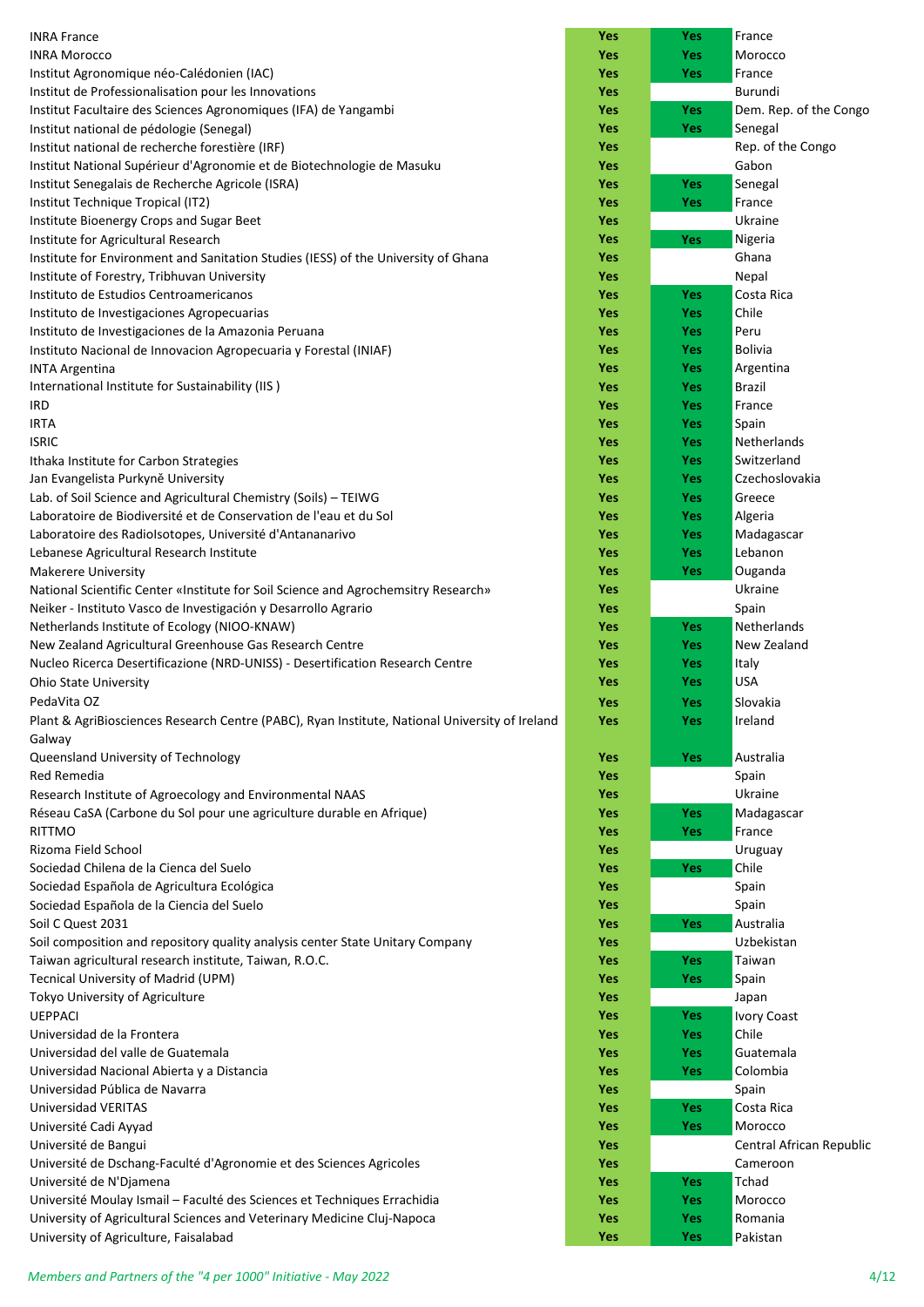| University of Basilicata - Department of European and Mediterranean Cultures: Architecture,<br>Environment, Cultural Heritage (DiCEM) | <b>Yes</b> | <b>Yes</b> | Italy              |
|---------------------------------------------------------------------------------------------------------------------------------------|------------|------------|--------------------|
| University of Life Sciences in Lublin, Department of Agricultural and Environmental Chemistry                                         | <b>Yes</b> | <b>Yes</b> | Poland             |
| University of Nangui Abrogoua                                                                                                         | <b>Yes</b> | <b>Yes</b> | <b>Ivory Coast</b> |
| University of Peradeniya                                                                                                              | <b>Yes</b> | <b>Yes</b> | Sri Lanka          |
| University of Tennessee Institute of Agriculture                                                                                      | <b>Yes</b> | <b>Yes</b> | <b>USA</b>         |
| University of Verona                                                                                                                  | <b>Yes</b> | <b>Yes</b> | Italy              |
| University Putra Malaysia (UPM)                                                                                                       | <b>Yes</b> | <b>Yes</b> | Malaysia           |
| Vietnam Academy of Agicultural Sciences                                                                                               | <b>Yes</b> |            | Vietnam            |
| VP Center of Functional Nutrition                                                                                                     | <b>Yes</b> | <b>Yes</b> | <b>Brazil</b>      |
| Wageningen UR                                                                                                                         | <b>Yes</b> | <b>Yes</b> | <b>Netherlands</b> |

| Civil Society, associations, NGO                                                           | Forum      | Consortium |             |
|--------------------------------------------------------------------------------------------|------------|------------|-------------|
| Acalode, Appui aux capacités pour le développement                                         | <b>Yes</b> | <b>Yes</b> | Mali        |
| <b>Access Agriculture</b>                                                                  | <b>Yes</b> | Yes        | Belgium     |
| Act For Development NGO (Act-Dev)                                                          | <b>Yes</b> |            | Benin       |
| Action de Développement Durable en Afrique (ADDA)                                          | <b>Yes</b> | Yes        | Mali        |
| Action pour la Promotion Rurale et la Protection de l'Environnement (APRPE)                | <b>Yes</b> | <b>Yes</b> | Mali        |
| Action pour le Développement Coopératif à la Base (ADCB)                                   | <b>Yes</b> | Yes        | Togo        |
| Action pour le Développement et contre la Pauvreté au Sahel (ADCOPS)                       | <b>Yes</b> | <b>Yes</b> | Mali        |
| ADGM                                                                                       | <b>Yes</b> | Yes        | Mali        |
| ADIF (Association pour le Développement des Initiatives Féminines)                         | Yes        | Yes        | DR Congo    |
| <b>ADIL Mali</b>                                                                           | <b>Yes</b> |            | Mali        |
| ADRL                                                                                       | <b>Yes</b> | Yes        | Mali        |
| <b>AFRIS</b>                                                                               | <b>Yes</b> | <b>Yes</b> | Benin       |
| Agoragro                                                                                   | <b>Yes</b> | Yes        | France      |
| Agraria                                                                                    | <b>Yes</b> | Yes        | <b>USA</b>  |
| Agricultura regeneratio                                                                    | <b>Yes</b> | Yes        | Switzerland |
| Agriculture Action Team of Citizens' Climate Lobby                                         | <b>Yes</b> | <b>Yes</b> | USA         |
| Agrisud International                                                                      | <b>Yes</b> | <b>Yes</b> | France      |
| Aid and impact on life initiative                                                          | <b>Yes</b> | <b>Yes</b> | Mali        |
| Aide au Développement Durable (ADD)                                                        | <b>Yes</b> | <b>Yes</b> | Mali        |
| AJAAH- Mali (Association des Jeunes pour l'Assistance d'Aide Humanitaire Mali              | <b>Yes</b> | <b>Yes</b> | Mali        |
| <b>AJVAT</b>                                                                               | <b>Yes</b> | <b>Yes</b> | Mali        |
| Aliança SIPA                                                                               | <b>Yes</b> | Yes        | Brazil      |
| APAF (arbre fertilitaire, agroforesterie, foresterie)                                      | <b>Yes</b> | Yes        | France      |
| APEE "Associations pour la Protection de l'Environnement et l'Encadrement des enfants pour | <b>Yes</b> | <b>Yes</b> | Burundi     |
| la scolarisation" Asbl                                                                     |            |            |             |
| Aqua'Dev                                                                                   | <b>Yes</b> | Yes        | Canada      |
| ASED                                                                                       | <b>Yes</b> | <b>Yes</b> | Niger       |
| ASSADDEC                                                                                   | <b>Yes</b> | <b>Yes</b> | Mali        |
| ASSO +                                                                                     | <b>Yes</b> | Yes        | Mali        |
| Association Arborescence - Parole de Terre (ASAPATE)                                       | <b>Yes</b> | Yes        | Mali        |
| Association Conseil pour les Initiatioves et Actions de Développement à la Base (ACIAD)    | <b>Yes</b> | Yes        | Mali        |
|                                                                                            |            |            |             |
| Association Des Agriculteurs Sans Frontières (AASF ONGD)                                   | Yes        | Yes        | DR Congo    |
| Association drômoise d'agroforesterie                                                      | Yes        |            | France      |
| Association Espagnole d'Agriculture de Conservation - Sols Vivants (AEACSV)                | Yes        | Yes        | Spain       |
| Association Les jardiniers de Peyrolles                                                    | <b>Yes</b> |            | France      |
| Association malienne d'éveil au développement durable (AMEDD)                              | <b>Yes</b> | Yes        | Mali        |
| Association Malienne pour les Etudes d'Impacts sur l'Environnement                         | <b>Yes</b> |            | Mali        |
| Association pour la promotion et le developpement artisanal et culturel (PRODAC)           | Yes        | <b>Yes</b> |             |
|                                                                                            |            |            | Niger       |
| Association Pour la Santé de la Terre et du Vivant                                         | <b>Yes</b> | <b>Yes</b> | France      |
| Association Pour une Agriculture Durable                                                   | <b>Yes</b> | Yes        | Tunisia     |
| Association Soin de la Terre-ARP-BD                                                        | <b>Yes</b> |            | France      |
| Association Tunisienne de la Science du Sol                                                | <b>Yes</b> |            | Tunisia     |
| Auberge Nonque                                                                             | <b>Yes</b> |            | France      |
| <b>AVSF</b>                                                                                | Yes        | <b>Yes</b> | France      |
| BACIR (Bureau d'Appui Conseil aux Initiatives Rurales)                                     | Yes        | <b>Yes</b> | Mali        |
| <b>BAIF Development Research Foundation</b>                                                | <b>Yes</b> | <b>Yes</b> | India       |
| <b>Baltic Sea Action Group</b>                                                             | Yes        | <b>Yes</b> | Finland     |
| <b>Bareebo Organization</b>                                                                | Yes        | Yes        | Cambodia    |
| Benfam Institute of Natural Living                                                         | Yes        |            | Iran        |
| <b>Beras</b>                                                                               | Yes        | Yes        | Norway      |
| Biocalédonia                                                                               | Yes        |            | France      |
| Members and Partners of the "4 per 1000" Initiative - May 2022                             |            |            | 5/12        |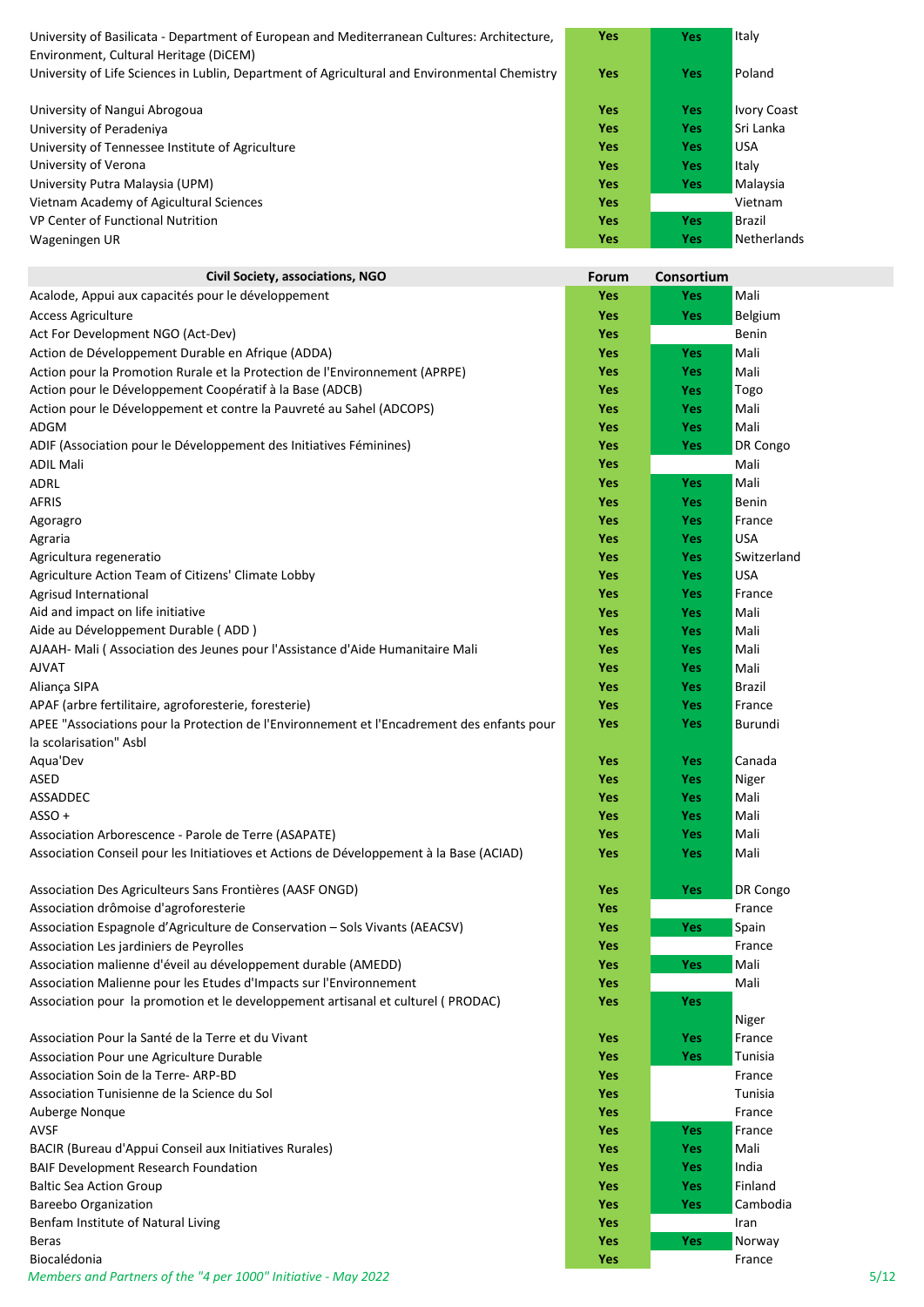| <b>Biochar Ontario</b>                                                                       | <b>Yes</b>               | <b>Yes</b>               | <b>USA</b>               |
|----------------------------------------------------------------------------------------------|--------------------------|--------------------------|--------------------------|
| BioVision                                                                                    | <b>Yes</b>               |                          | Swiss                    |
| <b>Bonsucro</b>                                                                              | Yes                      |                          | UK                       |
| <b>BUND Kreisgruppe Hameln-Pyrmont</b>                                                       | Yes                      |                          | Germany                  |
| Caisse centrale de la Mutualité sociale agricole (CCMSA)                                     | <b>Yes</b>               |                          | France                   |
| Carbone Guinea                                                                               | Yes                      |                          | Guinea                   |
| CarbonToSoil                                                                                 | Yes                      |                          | Finland                  |
| CARI                                                                                         | Yes                      | <b>Yes</b>               | France                   |
| Casa Congo Conservation Society                                                              | <b>Yes</b>               |                          | Nicaragua                |
| <b>CEDIFA</b>                                                                                | <b>Yes</b>               |                          | Mali                     |
| Center for food safety<br>Center for International Policy                                    | Yes<br>Yes               | <b>Yes</b>               | <b>USA</b><br><b>USA</b> |
|                                                                                              |                          |                          |                          |
| Centre de Promotion de la Citoyenneté pour le Développement Durable à la Base<br>(CEPROCIDE) | Yes                      | <b>Yes</b>               | Mali                     |
| Centre d'Encadrement et d'Appui en Faveur des Personnes Démunies                             | Yes                      | <b>Yes</b>               | Congo DR                 |
| Cerfrance Mayenne-Sarthe IAGCJ                                                               | Yes                      |                          | France                   |
| China Biodiversity Conservation and Green Development Foundation                             | Yes                      | <b>Yes</b>               | China                    |
| Climate Change Africa Opportunities (CCAO)                                                   | Yes                      | <b>Yes</b>               | DR Congo                 |
| Climate Neutral Food gemeinnützige GmbH                                                      | Yes                      | <b>Yes</b>               | Germany                  |
| Coalition on Agriculture Greenhouse Gas (C-AGG)                                              | <b>Yes</b>               |                          | <b>USA</b>               |
| Colorado Carbon Fund                                                                         | <b>Yes</b>               | <b>Yes</b>               | <b>USA</b>               |
| Combating Poverty and Climate Change Foundation                                              | Yes                      |                          | Pakistan                 |
| <b>Compost Council of Canada</b>                                                             | Yes                      | Yes                      | Canada                   |
| Compost'Âge                                                                                  | <b>Yes</b>               |                          | France                   |
| Congo Basin Conservation Society CBCS Network                                                | Yes                      | <b>Yes</b>               | Dem. Rep. of the Congo   |
| Consortium Cursa Development                                                                 | Yes                      | <b>Yes</b>               | Madagascar               |
| Contour Lines Corp                                                                           | <b>Yes</b><br>Yes        |                          | Guatemala<br>France      |
| DesertNet International (DNI)<br>Earth Care Ghana                                            | <b>Yes</b>               | <b>Yes</b><br><b>Yes</b> | Ghana                    |
| Earth Net Foundation                                                                         | Yes                      | <b>Yes</b>               | Thailand                 |
| EarthCorp Foundation Inc                                                                     | Yes                      | <b>Yes</b>               | <b>USA</b>               |
| <b>EcoAgriculture Partners</b>                                                               | <b>Yes</b>               |                          | <b>USA</b>               |
| Energy and Resources Institute (TERI)                                                        | <b>Yes</b>               | <b>Yes</b>               | India                    |
| Environment Monitoring group (EMG)                                                           | Yes                      | <b>Yes</b>               | South Africa             |
| Estampa Verde                                                                                | Yes                      |                          | Mexico                   |
| Etc Terra                                                                                    | Yes                      |                          | France                   |
| <b>European Agroforestry Federation</b>                                                      | Yes                      |                          | Portugal                 |
| European Circular Bioeconomy Policy Initiative                                               | <b>Yes</b>               |                          | UK                       |
| <b>Experimental Farm Network</b>                                                             | Yes                      |                          | <b>USA</b>               |
| <b>Farmers Pride International</b>                                                           | Yes                      | <b>Yes</b>               | Botswana                 |
| <b>Fearless Farmers</b>                                                                      | <b>Yes</b>               |                          | <b>USA</b>               |
| FoodShot Global, Inc.                                                                        | Yes                      | <b>Yes</b>               | <b>USA</b>               |
| <b>Foundation Earth</b>                                                                      | <b>Yes</b>               |                          | <b>USA</b>               |
| Foundation on Future Farming                                                                 | <b>Yes</b>               |                          | Germany                  |
| France et Maroc au Coeur                                                                     | <b>Yes</b>               | Yes                      | France                   |
| <b>France Nature Environnement</b><br>Fundación Global Nature                                | <b>Yes</b><br><b>Yes</b> |                          | France                   |
| Fundación Tierra Nueva                                                                       | <b>Yes</b>               | Yes                      | Spain<br>Colombia        |
| <b>Future Harvest CASA</b>                                                                   | <b>Yes</b>               |                          | <b>USA</b>               |
| GDA : Groupe de développement de l'agriculture en Afrique                                    | Yes                      | <b>Yes</b>               | Mali                     |
| GEPF                                                                                         | <b>Yes</b>               | <b>Yes</b>               | Mali                     |
| GIERI asbl/Landcare Network DRC - Groupe d'Intervention pour l'Encadrement et la             | Yes                      | <b>Yes</b>               | Dem. Rep. of the Congo   |
| Réhabilitation Intégrale<br>Ginkyo                                                           | Yes                      |                          | The Netherlands          |
| Global Alliance for Organic Districts                                                        | <b>Yes</b>               | Yes                      | Norway                   |
| Global Wellbeing Institute                                                                   | <b>Yes</b>               |                          | <b>USA</b>               |
| GODAN - Global Open Data for Agriculture and Nutrition                                       | Yes                      |                          | UK                       |
| Grasspower                                                                                   | <b>Yes</b>               | Yes                      | <b>USA</b>               |
| Grassroots LC & Forest Farm                                                                  | <b>Yes</b>               |                          | Canada                   |
| <b>Green Consumers' Foundation</b>                                                           | Yes                      | Yes                      | Taiwan                   |
| Green Lifestyles Network                                                                     | <b>Yes</b>               |                          | <b>USA</b>               |
| <b>Green Shoots Foundation</b>                                                               | Yes                      | <b>Yes</b>               | UK                       |
| Greentable e.V.                                                                              | Yes                      | <b>Yes</b>               | Germany                  |
| GRET                                                                                         | Yes                      | <b>Yes</b>               | France                   |
| Groundswell International                                                                    | <b>Yes</b>               | <b>Yes</b>               | Ghana                    |
| Groupe Social des Femmes Lahidou                                                             | Yes                      |                          | Mali                     |

| <b>Biochar Ontario</b>                                                           | Yes        | Yes        | <b>USA</b>             |
|----------------------------------------------------------------------------------|------------|------------|------------------------|
| <b>BioVision</b>                                                                 | <b>Yes</b> |            | Swiss                  |
| <b>Bonsucro</b>                                                                  | <b>Yes</b> |            | UK                     |
| <b>BUND Kreisgruppe Hameln-Pyrmont</b>                                           | Yes        |            | Germany                |
| Caisse centrale de la Mutualité sociale agricole (CCMSA)                         | Yes        |            | France                 |
| Carbone Guinea                                                                   | <b>Yes</b> |            | Guinea                 |
| CarbonToSoil                                                                     | <b>Yes</b> |            | Finland                |
| CARI                                                                             | <b>Yes</b> | <b>Yes</b> | France                 |
| Casa Congo Conservation Society                                                  | Yes        |            | Nicaragua              |
| <b>CEDIFA</b>                                                                    | Yes        |            | Mali                   |
| Center for food safety                                                           | Yes        | Yes        | <b>USA</b>             |
| Center for International Policy                                                  | Yes        |            | <b>USA</b>             |
|                                                                                  |            |            |                        |
| Centre de Promotion de la Citoyenneté pour le Développement Durable à la Base    | Yes        | <b>Yes</b> | Mali                   |
| (CEPROCIDE)                                                                      |            |            |                        |
| Centre d'Encadrement et d'Appui en Faveur des Personnes Démunies                 | <b>Yes</b> | Yes        | Congo DR               |
| Cerfrance Mayenne-Sarthe IAGCJ                                                   | <b>Yes</b> |            | France                 |
| China Biodiversity Conservation and Green Development Foundation                 | <b>Yes</b> | <b>Yes</b> | China                  |
| Climate Change Africa Opportunities (CCAO)                                       | <b>Yes</b> | Yes:       | DR Congo               |
| Climate Neutral Food gemeinnützige GmbH                                          | <b>Yes</b> | <b>Yes</b> | Germany                |
| Coalition on Agriculture Greenhouse Gas (C-AGG)                                  | <b>Yes</b> |            | <b>USA</b>             |
| Colorado Carbon Fund                                                             | Yes        | <b>Yes</b> | USA                    |
| Combating Poverty and Climate Change Foundation                                  | Yes        |            | Pakistan               |
| <b>Compost Council of Canada</b>                                                 | Yes        | Yes        | Canada                 |
| Compost'Âge                                                                      | <b>Yes</b> |            | France                 |
|                                                                                  |            |            |                        |
| Congo Basin Conservation Society CBCS Network                                    | Yes        | <b>Yes</b> | Dem. Rep. of the Congo |
| Consortium Cursa Development                                                     | Yes        | <b>Yes</b> | Madagascar             |
| Contour Lines Corp                                                               | Yes        |            | Guatemala              |
| DesertNet International (DNI)                                                    | Yes        | <b>Yes</b> | France                 |
| Earth Care Ghana                                                                 | Yes        | Yes        | Ghana                  |
| Earth Net Foundation                                                             | Yes        | <b>Yes</b> | Thailand               |
| EarthCorp Foundation Inc                                                         | Yes        | Yes        | <b>USA</b>             |
| <b>EcoAgriculture Partners</b>                                                   | Yes        |            | <b>USA</b>             |
| Energy and Resources Institute (TERI)                                            | Yes        | <b>Yes</b> | India                  |
| Environment Monitoring group (EMG)                                               | Yes        | <b>Yes</b> | South Africa           |
| Estampa Verde                                                                    | <b>Yes</b> |            | Mexico                 |
| Etc Terra                                                                        | <b>Yes</b> |            | France                 |
| European Agroforestry Federation                                                 | <b>Yes</b> |            | Portugal               |
| European Circular Bioeconomy Policy Initiative                                   | Yes        |            | UK                     |
| <b>Experimental Farm Network</b>                                                 | Yes        |            | <b>USA</b>             |
| Farmers Pride International                                                      | <b>Yes</b> | Yes        | Botswana               |
| <b>Fearless Farmers</b>                                                          | <b>Yes</b> |            | <b>USA</b>             |
| FoodShot Global, Inc.                                                            | <b>Yes</b> | <b>Yes</b> | <b>USA</b>             |
| <b>Foundation Earth</b>                                                          | Yes        |            | <b>USA</b>             |
| Foundation on Future Farming                                                     | Yes        |            | Germany                |
| France et Maroc au Coeur                                                         | Yes        | Yes        | France                 |
| <b>France Nature Environnement</b>                                               | Yes        |            | France                 |
| Fundación Global Nature                                                          | <b>Yes</b> |            | Spain                  |
| Fundación Tierra Nueva                                                           | Yes        | Yes        | Colombia               |
| <b>Future Harvest CASA</b>                                                       | Yes        |            | <b>USA</b>             |
| GDA : Groupe de développement de l'agriculture en Afrique                        | <b>Yes</b> | <b>Yes</b> | Mali                   |
| <b>GEPF</b>                                                                      | <b>Yes</b> | <b>Yes</b> | Mali                   |
| GIERI asbl/Landcare Network DRC - Groupe d'Intervention pour l'Encadrement et la | Yes        | <b>Yes</b> | Dem. Rep. of the Congo |
| Réhabilitation Intégrale                                                         |            |            |                        |
| Ginkyo                                                                           | <b>Yes</b> |            | The Netherlands        |
| Global Alliance for Organic Districts                                            | <b>Yes</b> | Yes        | Norway                 |
| Global Wellbeing Institute                                                       | <b>Yes</b> |            | <b>USA</b>             |
| GODAN - Global Open Data for Agriculture and Nutrition                           | <b>Yes</b> |            | UK                     |
| Grasspower                                                                       | <b>Yes</b> | Yes        | <b>USA</b>             |
| Grassroots LC & Forest Farm                                                      | Yes        |            | Canada                 |
| <b>Green Consumers' Foundation</b>                                               | <b>Yes</b> | Yes        | Taiwan                 |
| Green Lifestyles Network                                                         | <b>Yes</b> |            | <b>USA</b>             |
| <b>Green Shoots Foundation</b>                                                   | <b>Yes</b> | <b>Yes</b> | UK                     |
| Greentable e.V.                                                                  | <b>Yes</b> | <b>Yes</b> | Germany                |
| <b>GRET</b>                                                                      | <b>Yes</b> | <b>Yes</b> | France                 |
| Groundswell International                                                        | Yes        | Yes        | Ghana                  |
| Groupe Social des Femmes Lahidou                                                 | Yes        |            | Mali                   |
| Members and Partners of the "4 per 1000" Initiative - May 2022                   |            |            | 6/12                   |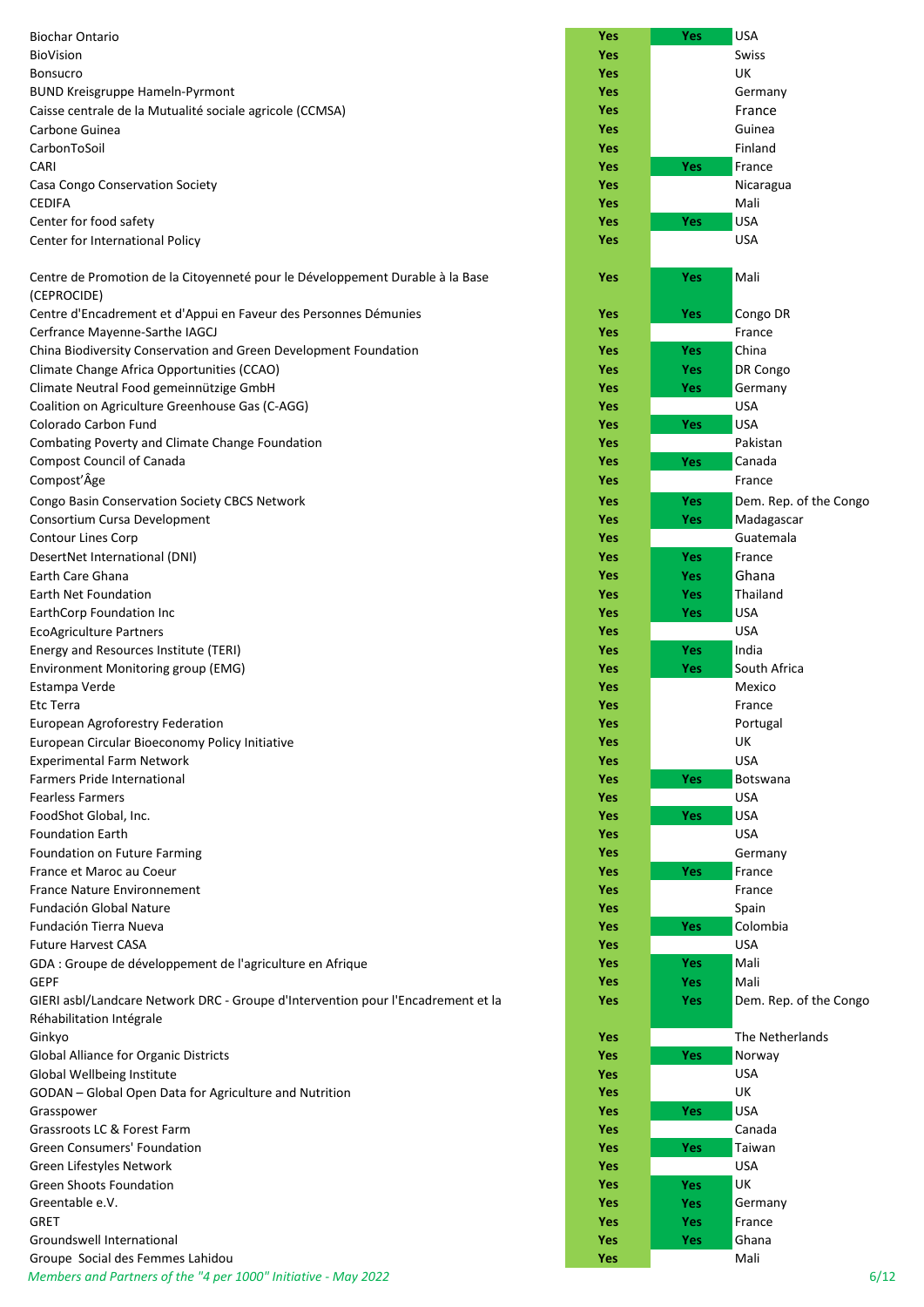| Groupe D'appui Des Cadres Innovateurs Pour Le Développement Durable d'Haïti                  | <b>Yes</b>        |            | Haïti                   |
|----------------------------------------------------------------------------------------------|-------------------|------------|-------------------------|
| Groupe de formation et production agricole (GFPA)                                            | Yes               | Yes        | Guinea                  |
| Groupe Gourma                                                                                | Yes               | Yes        | Mali                    |
| <b>Healthy Soils Australia</b>                                                               | Yes               |            | Australia               |
| Hellenic Association For The Promotion Of Conservation Agriculture - HACA                    | Yes               | Yes        | Greece                  |
| Holistic Management International                                                            | Yes               | <b>Yes</b> | <b>USA</b>              |
| Homelandgreen Ltd<br>Humanitarian donations to the needy                                     | Yes<br>Yes        | Yes        | Hong Kong<br>Cameroon   |
| I give trees                                                                                 | Yes               | Yes        | <b>USA</b>              |
| <b>IFOAM</b>                                                                                 | Yes               | Yes        | Germany                 |
| IGAD - Centre for Pastoral Areas and Livestock Development                                   | Yes               | Yes        | Kenya                   |
| IN.N.E.R. - International Network of Eco Regions                                             | Yes               | Yes        | Italy                   |
| Incroyables Comestibles Victoriaville                                                        | Yes               |            | Canada                  |
| Initiative pour l'Adaptation de l'Agriculture Africaine au changement climatique (Initiative | Yes               |            |                         |
| AAA)                                                                                         |                   | Yes        | Morocco                 |
| Initiatives Pour La Promotion Du Bien-Etre Communautaire, IPBC-Burundi (Asbl)                | Yes               |            | Burundi                 |
| Institute for Carbon Removal Law & Policy, School of International Service, American         | Yes               | Yes        | <b>USA</b>              |
| Institute Sinal do Vale                                                                      | Yes<br>Yes        | <b>Yes</b> | Brazil<br><b>Brazil</b> |
| Instituto Brasileiro de Agroecologia (IBA)<br>International Analog Forestry Network (IAFN)   | Yes               | Yes        | Costa Rica              |
| International Biochar Initiative                                                             | Yes               | Yes        | <b>USA</b>              |
| Iraun Permakultura                                                                           | <b>Yes</b>        |            | Spain                   |
| Japan Cool Vege Association                                                                  | Yes               |            | Japan                   |
| Jeunesse sans frontiere                                                                      | Yes               |            | Mali                    |
| Jigiya                                                                                       | Yes               | <b>Yes</b> | Mali                    |
| Kairós Institute                                                                             | Yes               |            | <b>Brazil</b>           |
| Katari                                                                                       | <b>Yes</b>        |            | Niger                   |
| Kawral Na Welli Plus                                                                         | Yes               | Yes        | Mali                    |
| Kd-i Biokultúra Egyesület                                                                    | Yes               |            | Hungary                 |
| Kidlinks Small Farm Incubator, NPC, PBO                                                      | Yes               | Yes        | South Africa            |
| Kikandwa Environmental Association (KEA)                                                     | Yes               |            | Ouganda                 |
| Kilabo                                                                                       | <b>Yes</b>        | Yes        | Mali                    |
| Kiss the ground<br>Kitchen gardening: Lessons And Seeds                                      | <b>Yes</b><br>Yes | <b>Yes</b> | <b>USA</b><br>Pakistan  |
| Kolola                                                                                       | Yes               |            | Mali                    |
| KRES Network B.V.                                                                            | Yes               | Yes        | The Netherla            |
| La Note Globale                                                                              | Yes               | Yes        | France                  |
| Labizey Hallassa "Lutte pour le bien être des population"                                    | Yes               | Yes        | Niger                   |
| Land and Health Association                                                                  | Yes               | Yes        | Benin                   |
| Land Core                                                                                    | Yes               |            | <b>USA</b>              |
| Lanka Organic Agricultural Movement (LOAM)                                                   | Yes               | Yes        | Sri-Lanka               |
| Les planteurs volontaires                                                                    | Yes               |            | France                  |
| Lipok Social Foundation                                                                      | Yes               | <b>Yes</b> | India                   |
| LocalScale                                                                                   | Yes               | Yes        | <b>USA</b>              |
| Localvore                                                                                    | Yes               | Yes        | France                  |
| Loving Islands<br>Mediterranean Eco-operation Program                                        | Yes<br>Yes        | Yes<br>Yes | Fidji<br>Spain          |
| Millenium Institute                                                                          | Yes               | Yes        | <b>USA</b>              |
| NAHhaft e.V.                                                                                 | Yes               |            | Germany                 |
| Nawachione Foundation                                                                        | Yes               | <b>Yes</b> | Thailand                |
| Non Nobis                                                                                    | Yes               |            | France                  |
| <b>Non Toxic Communities</b>                                                                 | Yes               |            | <b>USA</b>              |
| Northeast Organic Farming Assn./Massachusetts Chapter, Inc.                                  | Yes               | Yes        | <b>USA</b>              |
| Northeast Organic Farming Association of Vermont                                             | Yes               | Yes        | <b>USA</b>              |
| One Planet Business for Biodiversity (OP2B)                                                  | Yes               |            | Switzerland             |
| Openteam                                                                                     | Yes               | Yes        | France                  |
| <b>Organic Consumers Association</b>                                                         | Yes               | Yes        | <b>USA</b>              |
| Organic Norway                                                                               | Yes               | Yes        | Norway                  |
| Organisation des Jeunes Universitaires de Carrefour pour l'Avancement d'Haïti (OJUCAH)       | Yes               | Yes        | Haïti                   |
| Orissa State Volunteers and Social Workers Association (OSVSWA)                              | Yes               | <b>Yes</b> | India                   |
| Outsourcing Integral para la empresa Strateia. S.L                                           | Yes               | Yes        | Spain                   |
| Panamanian Society of Soil Science                                                           | <b>Yes</b>        | Yes        | Panama                  |
| Pecan Street Inc.                                                                            | <b>Yes</b>        | Yes        | <b>USA</b>              |
| People and Nature Reconciliation                                                             | Yes               | Yes        | Vietnam                 |

## **Yes Yes** Morocco **Yes Yes** The Netherlands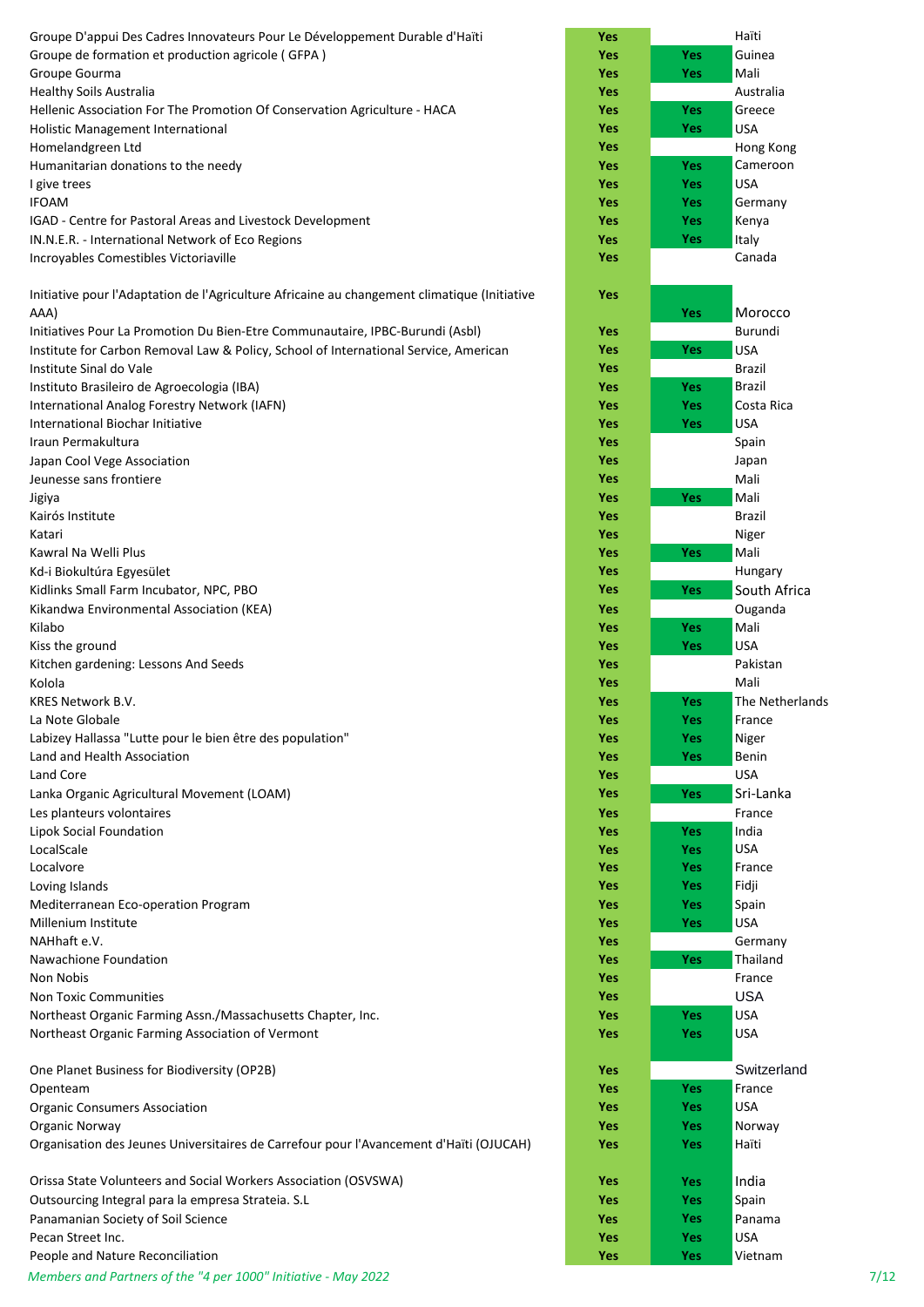People for change People4Soil **Yes Yes** France Permacultura romania PIFEVA (Pilier aux Femmes Vulnérables Actives en RD Congo) Planet A **Yes Yes** France Planetary Health, Inc. Pour une Agriculture du Vivant **Pro-Natura International RAIN (Regenerative Agrofoestry Impact Network) Regen Farming News** Regeneration Canada **Yes Yes** Canada **Regeneration International Regeneration International Regenerative Australian Farmers Renewable Gas Forum Ireland (RGFI) Réseau Compost Plus** RPEFJ-MALIBA Dev **Yes Yes** Mali **Rural Advancement Foundation International (RAFI) Rural Reconstruction and Development Society Sachamama Center for Biocultural Regeneration** Sadhana Forest **Yes Yes** India **Sahara Welfare Foundation** Salviamo il Paesaggio - Difendiamo i Territori, Forum Italiano dei Movimenti per la Terra e il **Santa Barbara Permaculture Network Sepenya association Shumei International** Sierra Club **Yes** USA **Simpson Foundation** Society for Promotion of Wastelands Developments **Soil Association** Soil Centric **Yes Yes** USA Soil4climate **Yes Yes** USA Solawi Bonn/Rhein-Sieg e.V. South African Comprehensive Agroecology National Initiative (Agroecology Sector of the **Yes Yes** South Africa **Southeast Hemp Association** SPIRE **Yes** Norway Stichting Soil Heroes Foundation **Yes Yes** The Netherlands Strategies for International Development (SID) **Sustainable Harvest International** Symposium Aufbauende Landwirtschaft **Terra Preta Weserbergland GbR Terre Humanisme Maroc The Blue Atlas Project The Credible Food Project NPO The Development Fund The Hummingbird Project The Kamala Foundation The Mushroom Initiative Limited The Nature Conservancy** The Pacific Organic and Ethical Trade Community (POETCom) The Royal Norwegian Society for Development **The Soil Health Institute TMG Research gGmbH Trees for the future Uganda Tse-Xin Organic Agriculture Foundation United Nations Association Eastboure** Verein für Regenerative Landwirtschaft e.V. (Soil Alliance) VermEcology **Yes Yes** Japan Verra **Yes** USA Via Organica **Yes** Mexico **Vie Bonne "Alimentation pour tous" Wanakaset Pyrénées Orientales Washirika Farmers Company Itd** WeForest vzw **Yes** Belgium **Woiko Kondeye** World Business Council for Sustainable Development (WBCSD) **Yes Yes** Switzerland

| 'es |     | Malte        |
|-----|-----|--------------|
| 'es | Yes | France       |
| 'es |     | Romania      |
| 'es |     | DR Congo     |
| 'es | Yes | France       |
| 'es |     | USA          |
| 'es | Yes | France       |
| 'es | Yes | UK           |
| 'es | Yes | UK           |
| 'es | Yes | Australia    |
| 'es | Yes | Canada       |
| 'es | Yes | Argentina    |
| 'es | Yes | Zimbabwe     |
| 'es |     | Australia    |
| 'es |     | Ireland      |
| 'es |     | France       |
| 'es | Yes | Mali         |
| 'es |     | <b>USA</b>   |
| 'es | Yes | India        |
| 'es | Yes | USA          |
| 'es | Yes | India        |
| 'es | Yes | Pakistan     |
| 'es |     | Italy        |
| 'es |     | <b>USA</b>   |
| 'es | Yes | France       |
| 'es | Yes | Japan        |
| 'es |     | USA          |
|     |     |              |
| 'es | Yes | Malawi       |
| 'es |     | India        |
| 'es |     | UK           |
| 'es | Yes | USA          |
| 'es |     | <b>USA</b>   |
|     | Yes |              |
| 'es |     | Germany      |
| 'es | Yes | South Africa |
| 'es |     | USA          |
| 'es |     | Norway       |
| 'es | Yes | The Netherla |
| 'es |     | USA          |
| 'es | Yes | USA          |
| 'es |     | Germany      |
| 'es |     | Germany      |
| 'es | Yes | Morocco      |
| 'es | Yes | USA          |
| 'es | Yes | UK           |
| 'es |     | Norway       |
| 'es |     | USA          |
| 'es | Yes | Canada       |
| 'es |     | Hong Kong    |
| 'es | Yes | USA          |
| 'es |     | Fidji        |
| 'es |     | Norway       |
| 'es | Yes | USA          |
| 'es | Yes | Germany      |
| 'es | Yes | Uganda       |
| 'es | Yes | Taiwan       |
| 'es |     | UK           |
| 'es |     | Germany      |
| 'es | Yes | Japan        |
| 'es |     | USA          |
| 'es |     | Mexico       |
| 'es | Yes | Mali         |
| 'es | Yes | France       |
| 'es |     | Uganda       |
| 'es |     | Belgium      |
| 'es | Yes | Mali         |
|     |     |              |

*Members and Partners of the "4 per 1000" Initiative - May 2022* 8/12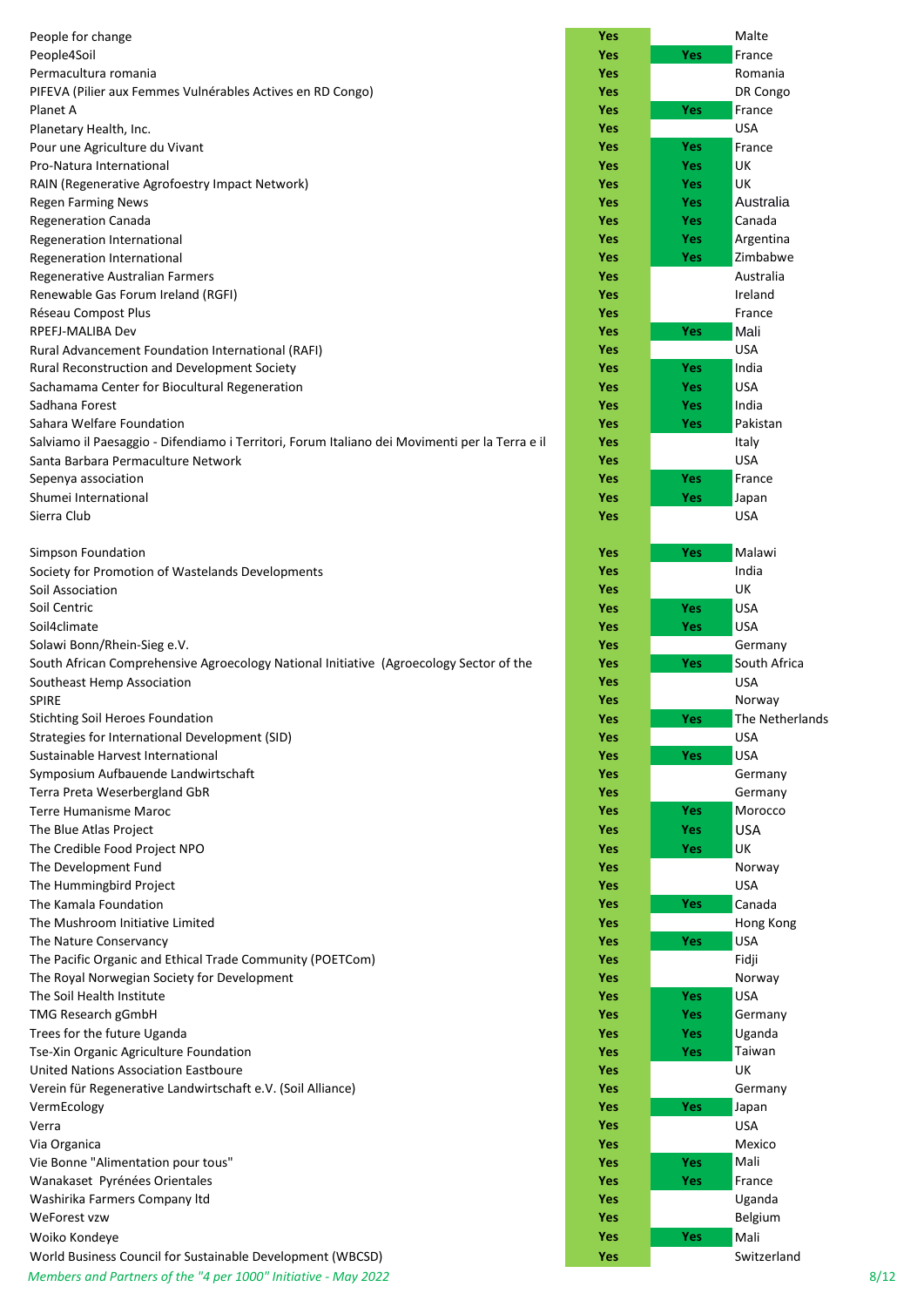**World Resources Institute** Youth Agro-Marine Development Association **Youth Path Organisation Zero Foodprint Asia Zerofoodprint** 

| Yes |         | USA       |  |
|-----|---------|-----------|--|
| Yes | Somalia |           |  |
| Yes | Yes     | Ghana     |  |
| Yes | Yes     | Hong Kong |  |
| Yes |         | USA       |  |

| <b>Private companies</b>                                                     | Forum      |                 |
|------------------------------------------------------------------------------|------------|-----------------|
| 5 Deep Limited                                                               | <b>Yes</b> | UK              |
| <b>AC Conseils</b>                                                           | <b>Yes</b> | France          |
| Adapta Group                                                                 | Yes        | Brazil          |
| Adron Agro Engineers                                                         | Yes        | India           |
| Afriglob Conseil                                                             | <b>Yes</b> | Mali            |
| Agence d'Aménagement des Terres et de Fourniture de l'Eau d'Irrigation (ATI) | Yes        | Mali            |
| Agir pour le développement durable                                           | <b>Yes</b> | France          |
| Agripower Australia Ltd                                                      | <b>Yes</b> | Australia       |
| Agroicone                                                                    | <b>Yes</b> | <b>Brazil</b>   |
| Agropecuaria Colibri S.A.                                                    | <b>Yes</b> | Costa Rica      |
| <b>AGROVAR CC</b>                                                            | <b>Yes</b> | <b>Bulgaria</b> |
| AïGOS                                                                        | <b>Yes</b> | Colombia        |
| Alpha Holdings                                                               | <b>Yes</b> | Mozambique      |
| Alvora Carbon                                                                | <b>Yes</b> | Brazil          |
| Amarenco Group                                                               | <b>Yes</b> | Ireland         |
| Ambient                                                                      | <b>Yes</b> | Mexico          |
|                                                                              |            |                 |
| <b>AMC Agricommerce</b>                                                      | <b>Yes</b> | France          |
| Anadolu Meralar (Anatolian Grasslands)                                       | <b>Yes</b> | Turkey          |
| AnCon Bio-Services                                                           | <b>Yes</b> | <b>USA</b>      |
| Apygec                                                                       | <b>Yes</b> | France          |
| Atlântica Simbios - Environmental consulting and services                    | <b>Yes</b> | <b>Brazil</b>   |
| Axa Climate                                                                  | <b>Yes</b> | France          |
| <b>Bactiferme</b>                                                            | <b>Yes</b> | France          |
| Betterworld Energy Ltd                                                       | <b>Yes</b> | Zambia          |
| <b>Bio Strategies</b>                                                        | <b>Yes</b> | France          |
| <b>Biochar Maroc</b>                                                         | <b>Yes</b> | Morocco         |
| <b>Biochar Supreme INC</b>                                                   | <b>Yes</b> | <b>USA</b>      |
| <b>Biodiversal SAS</b>                                                       | <b>Yes</b> | Colombia        |
| Biofabrica Siglo XX SA DE CV                                                 | <b>Yes</b> | Mexico          |
| BioRenGaz                                                                    | <b>Yes</b> | France          |
| <b>Biota</b>                                                                 | <b>Yes</b> | France          |
| Blue Fifty Polska Sp. Z o.o.                                                 | <b>Yes</b> | Poland          |
| Boomitra                                                                     | <b>Yes</b> | <b>USA</b>      |
| Caquesiau Conseil                                                            | Yes        | France          |
| Carbón Emergente SL                                                          | <b>Yes</b> | Spain           |
| Carbon Farmers of Australia                                                  | <b>Yes</b> | Australia       |
| Carbon Farmers of Nepal                                                      | Yes        | Nepal           |
| Carbon Farms International                                                   | Yes        | Canada          |
| CarbonLock AB                                                                | Yes        | Sweden          |
| Carnes Manada                                                                | <b>Yes</b> | Chile           |
| Carrefour Interdis                                                           | Yes        | France          |
| CHAMAE                                                                       | Yes        | France          |
| Château La Roque Forcade                                                     | <b>Yes</b> | France          |
| <b>Cler Verts</b>                                                            | <b>Yes</b> | France          |
|                                                                              |            |                 |
| <b>Climate Operation</b>                                                     | <b>Yes</b> | Uganda          |
| <b>CM Fluids AG</b>                                                          | Yes        | Germany         |
| Cocina Intuitiva                                                             | Yes        | Colombia        |
| Cquest                                                                       | <b>Yes</b> | Germany         |
| Crooked Farmz                                                                | <b>Yes</b> | Canada          |
| Crop Nutrition Laboratory Services Limited                                   | <b>Yes</b> | Kenya           |
| <b>Cultivons-Nous</b>                                                        | <b>Yes</b> | France          |
| Dabre Family Services International Inc                                      | Yes        | <b>USA</b>      |
| <b>DANONE</b>                                                                | <b>Yes</b> | France          |
| DowntoEarth                                                                  | <b>Yes</b> | Philippines     |
| Ecosia GmbH                                                                  | Yes        | Germany         |
| <b>EDAFOTEC</b>                                                              | Yes        | Spain           |
| Eficagua                                                                     | Yes        | Chile           |
| Egis                                                                         | Yes        | France          |
| <b>Elisol Environnement</b>                                                  | Yes        | France          |
| Members and Partners of the "4 per 1000" Initiative - May 2022               |            | 9/12            |
|                                                                              |            |                 |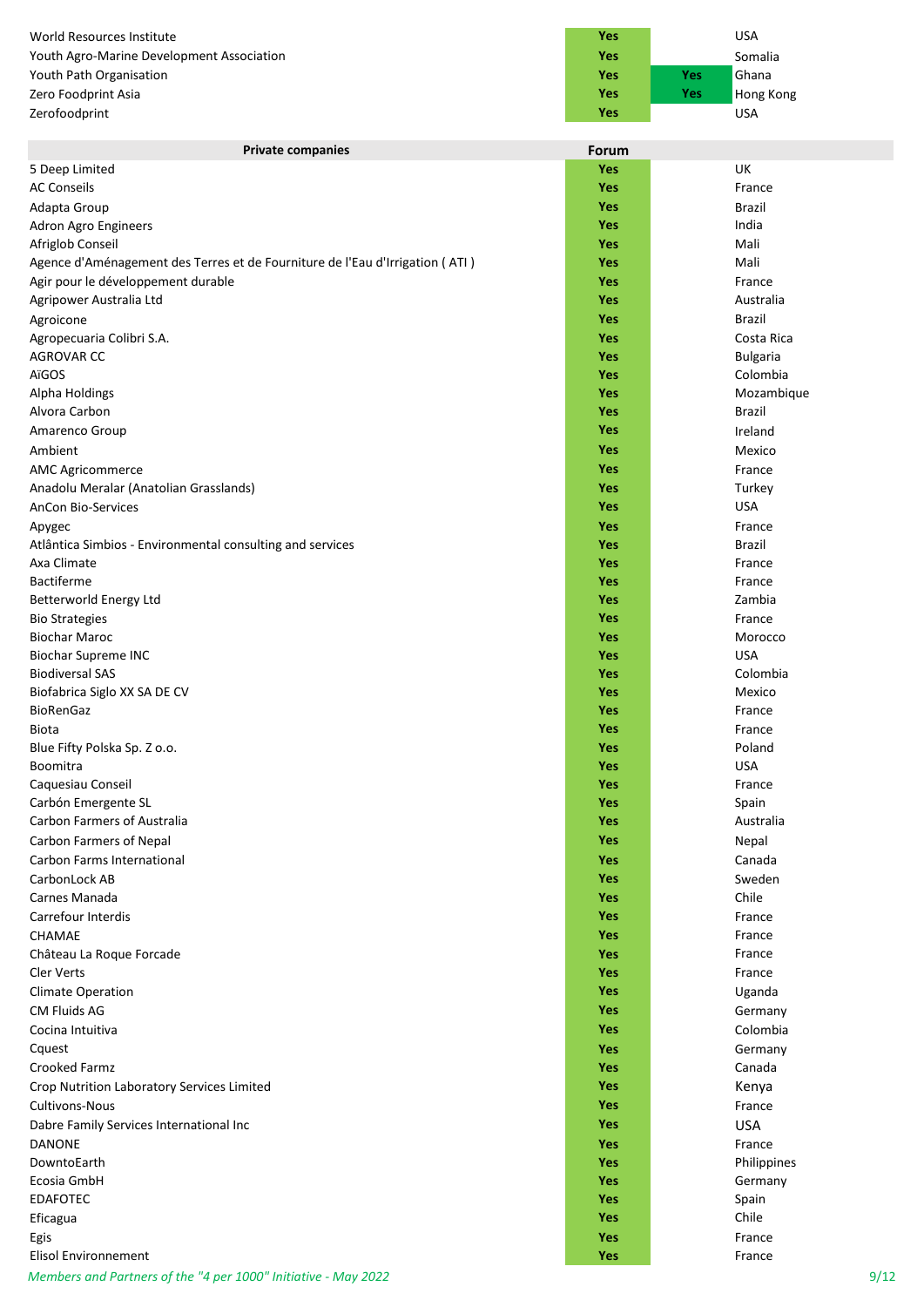| Enviceler                                         | Yes        | Canada          |
|---------------------------------------------------|------------|-----------------|
| Envirolizer                                       | Yes        | UK              |
| European Carbon Farmers                           | Yes        | Poland          |
| European Federation for Agricultural Recycling    | Yes        | France          |
| <b>Farm Brothers</b>                              | Yes        | Netherlands     |
| Farm from a Box                                   | Yes        | <b>USA</b>      |
| <b>Farming Secrets</b>                            | Yes        | Australia       |
| Farmtopia                                         | Yes        | UK              |
| <b>FCA Fertilisants</b>                           | Yes        | France          |
| Fertilux                                          | Yes        | Luxembourg      |
| Fomex                                             | Yes        | Mexico          |
| <b>Fondation AVRIL</b>                            | Yes        | France          |
| Fruit South Africa                                | Yes        | South Africa    |
| Gaia Herbs                                        | Yes        | <b>USA</b>      |
| Gaïago                                            | Yes        | France          |
| Genesis                                           | Yes        | France          |
| Global-natura                                     | Yes        | France          |
| GO Organics Co Ltd                                | Yes        | Thailand        |
| Graines Équitables SCIC                           | Yes        | France          |
| Green Living Permaculture Pty Ltd                 | Yes        | Australia       |
| Green Restoration Ireland Cooperative Society Ltd | Yes        | Ireland         |
| GreenPods                                         | Yes        | France          |
| Groupe Elephant Vert                              | Yes        | Morocco         |
| Groupe Mul                                        | Yes        | France          |
| Grupo Avinea SA                                   | Yes        | Argentina       |
| <b>GTSD Holding</b>                               | Yes        | France          |
| Hart Dairy Creamery, Corp                         | Yes        | <b>USA</b>      |
| <b>Healthy Soil BV</b>                            | Yes        | The Netherlands |
| Heart and soil magazine                           | Yes        | Canada          |
| Hoogen                                            | Yes        | Germany         |
| Horizom                                           | Yes        | France          |
| Huerto Puro                                       | Yes        | Chile           |
| Hummingbird Technologies                          | Yes        | UK              |
| <b>IEVA Group</b>                                 | Yes        | France          |
| Indigo Europe Gmbh                                | Yes        | Switzerland     |
| Innovafeed                                        | Yes        | France          |
| Insolitam Crescite Partnership Ltd                | Yes        | UK              |
| Institut d'appui au développement (IAD)           | Yes        | France          |
| Integrity soils                                   | Yes        | New Zealand     |
| Intuit Earth Pty Ltd                              | Yes        | Australia       |
| Inversiones Catasulapa S.A.                       | Yes        | Costa Rica      |
| Italpollina S.p.A.<br>ITK                         | Yes<br>Yes | Italy<br>France |
| Jeffrey Castellas Family Trust                    | Yes        | Australia       |
| Kaoka                                             | Yes        | France          |
| Kilara capital                                    | Yes        | Australia       |
| Kora Agrilab                                      | Yes        | Spain           |
| Lhoist Agriculture                                | Yes        | France          |
| Lich'N                                            | Yes        | France          |
| Livelihoods Venture                               | Yes        | France          |
| Logiseed                                          | <b>Yes</b> | Argentina       |
| Longview Limited                                  | Yes        | New Zealand     |
| Luther Consulting                                 | Yes        | <b>USA</b>      |
| Maia Technology                                   | Yes        | Australia       |
| March <sub>5</sub>                                | Yes        | France          |
| <b>McDonald's France</b>                          | Yes        | France          |
| Mézagri et SOBAC                                  | Yes        | France          |
| Milpa Films                                       | Yes        | Germany         |
| Mission it's possible                             | Yes        | <b>USA</b>      |
| Missouri Organic Recycling                        | Yes        | <b>USA</b>      |
| Moët Hennessy                                     | Yes        | France          |
| MyEasyFarm                                        | Yes        | France          |
| Myrolion Organic Olive Oil                        | Yes        | Greece          |
| Nataïs                                            | Yes        | France          |
| Naturbec                                          | Yes        | Spain           |
| Né d'une seule ferme                              | Yes        | France          |

|  | Canada                 |
|--|------------------------|
|  | UK                     |
|  | Poland                 |
|  | France                 |
|  | Netherlan              |
|  | USA                    |
|  | Australia              |
|  | UK                     |
|  | France                 |
|  | Luxembou               |
|  | Mexico                 |
|  | France<br>South Afri   |
|  | <b>USA</b>             |
|  | France                 |
|  | France                 |
|  | France                 |
|  | Thailand               |
|  | France                 |
|  | Australia              |
|  | Ireland                |
|  | France                 |
|  | Morocco                |
|  | France                 |
|  | Argentina              |
|  | France                 |
|  | <b>USA</b>             |
|  | The Nethe              |
|  | Canada                 |
|  | Germany                |
|  | France                 |
|  | Chile                  |
|  | UK                     |
|  | France<br>Switzerlan   |
|  |                        |
|  | France<br>UK           |
|  | France                 |
|  | New Zeala              |
|  | Australia              |
|  | Costa Rica             |
|  | Italy                  |
|  | France                 |
|  | Australia              |
|  | France                 |
|  | Australia              |
|  | Spain                  |
|  | France                 |
|  | France                 |
|  | France                 |
|  | Argentina<br>New Zeala |
|  | <b>USA</b>             |
|  | Australia              |
|  | France                 |
|  | France                 |
|  | France                 |
|  | Germany                |
|  | <b>USA</b>             |
|  | USA                    |
|  | France                 |
|  | France                 |
|  | Greece                 |
|  | France                 |
|  | Spain                  |
|  | Erance                 |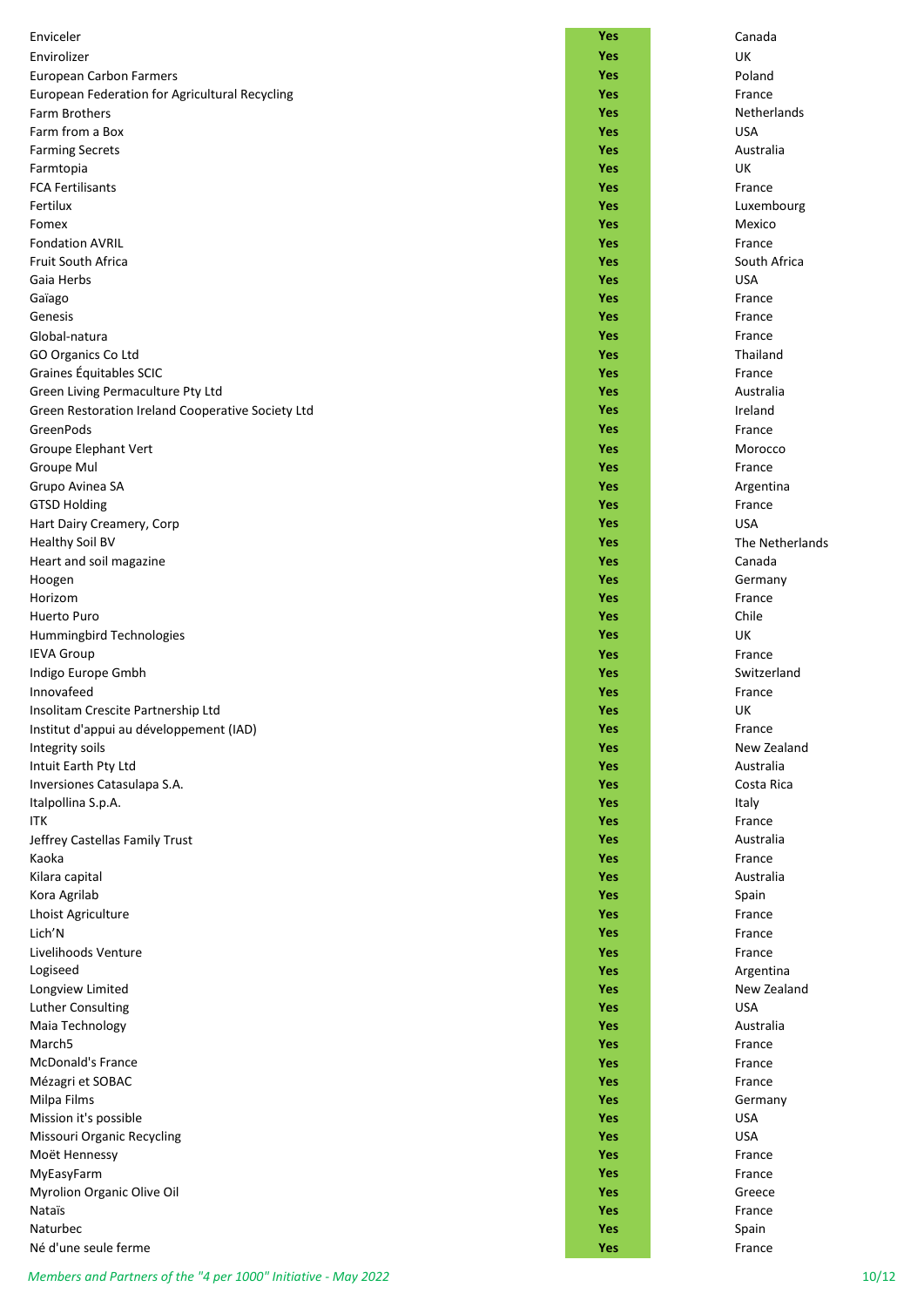| Nelson Bays Mycorrhizas                               | Yes        | New Zealand      |
|-------------------------------------------------------|------------|------------------|
| Nestlé France SAS                                     | <b>Yes</b> | France           |
| Net Zéro                                              | Yes        | France           |
| NetCarbon                                             | Yes        | France           |
|                                                       | Yes        |                  |
| Nordic Bio Group AS (NBG AS)                          |            | Norway           |
| Novamont<br><b>Novasol Experts</b>                    | Yes        | Italy            |
|                                                       | Yes        | France           |
| Nutrition et Santé                                    | Yes        | France           |
| Oïkos sphère                                          | Yes        | France           |
| OrgaNeo                                               | Yes        | France           |
| Orgo   Regenerative Biology Management                | Yes        | Germany          |
| OTA (Organic Tropical Agriculture) Ltd                | Yes        | <b>Mauritius</b> |
| Paneco Ambiente S.r.l.                                | Yes        | Italy            |
| Parque Bambu Ecuador                                  | Yes        | Ecuador          |
| Pasquier SA                                           | Yes        | France           |
| Pernod Ricard                                         | Yes        | France           |
| Pierre Fabre Agronomie                                | Yes        | France           |
| Pink Tea Café                                         | Yes        | UK               |
| Plant Health Cure BV                                  | Yes        | Netherlands      |
| <b>Planted Cuisine</b>                                | Yes        | <b>USA</b>       |
| Positerra                                             | Yes        | Germany          |
| <b>Precision Ecology</b>                              | Yes        | <b>USA</b>       |
| Pretaterra                                            | Yes        | <b>Brazil</b>    |
| Progeo Società Cooperativa Agricola                   | <b>Yes</b> | Italy            |
| Proteh-Agro SRL                                       | <b>Yes</b> | Rep. Of Moldova  |
| PUMA - Plataforma Inteligente de Manejo Agricola S.A. | Yes        | Argentina        |
| R&D concept                                           | Yes        | France           |
|                                                       | <b>Yes</b> | <b>USA</b>       |
| Rainforest ECO Enterprises<br><b>Recovered Carbon</b> | <b>Yes</b> | Estonia          |
|                                                       | <b>Yes</b> | <b>Barbados</b>  |
| <b>Red Diamond Compost</b>                            |            |                  |
| Regen Network Development, Inc                        | <b>Yes</b> | <b>USA</b>       |
| Regeneration North LLC                                | Yes        | <b>USA</b>       |
| Regenerative Design Group                             | Yes        | <b>USA</b>       |
| Regenerative Shift                                    | Yes        | <b>USA</b>       |
| RegenFriends                                          | <b>Yes</b> | <b>USA</b>       |
| Remy Cointreau                                        | Yes        | France           |
| Retallack Viticulture Pty Ltd                         | Yes        | Australia        |
| Ruuts S.A.                                            | Yes        | Argentina        |
| Safeland                                              | Yes        | DR Congo         |
| Saipol                                                | <b>Yes</b> | France           |
| Satoyama Farm                                         | <b>Yes</b> | Malaysia         |
| Scarabée Regenerative                                 | <b>Yes</b> | <b>USA</b>       |
| SCE aménagement & environnement                       | <b>Yes</b> | France           |
| <b>SCEA des Domaines Georges ORTOLA</b>               | Yes        | France           |
| SCEA Domaines Cormeil Figeac Magnan                   | Yes        | France           |
| Schlossgut Alt Madlitz GmbH & Co. KG                  | Yes        | Germany          |
| Scottish Honeyberries Ltd                             | Yes        | UK               |
| SeasonallyFfresh                                      | Yes        | <b>USA</b>       |
| Second Sun Systems                                    | Yes        | India            |
|                                                       |            | France           |
| Sede Environment                                      | Yes        |                  |
| SENAGRI                                               | Yes        | Senegal          |
| <b>SMAG</b>                                           | Yes        | France           |
| SmartAgro Sustainable Innovations Co., Ltd.           | Yes        | Cambodia         |
| SmartCloudFarming GmbH                                | Yes        | Germany          |
| Soil Capital                                          | <b>Yes</b> | Belgium          |
| Soil Heroes Operations B.V                            | <b>Yes</b> | Netherlands      |
| SoilWatch                                             | <b>Yes</b> | Estonia          |
| Sol Vivant Concept                                    | <b>Yes</b> | France           |
| South 40 Ltd                                          | <b>Yes</b> | New Zealand      |
| Steward Holding Company, Inc.                         | <b>Yes</b> | <b>USA</b>       |
| Sylva Fertilis                                        | <b>Yes</b> | France           |
| <b>Symbiose Nutrition</b>                             | <b>Yes</b> | France           |
| Syntax Land Design, LLC                               | Yes        | <b>USA</b>       |
| TexasRealFood Inc.                                    | <b>Yes</b> | <b>USA</b>       |
| The Carbon Farm                                       | Yes        | Jersey           |
|                                                       |            |                  |

| Nelson Bays Mycorrhizas                                              | <b>Yes</b>        | New Zealand                      |
|----------------------------------------------------------------------|-------------------|----------------------------------|
| Nestlé France SAS                                                    | <b>Yes</b>        | France                           |
| Net Zéro                                                             | Yes               | France                           |
| NetCarbon                                                            | Yes               | France                           |
| Nordic Bio Group AS (NBG AS)                                         | Yes               | Norway                           |
| Novamont                                                             | Yes               | Italy                            |
| Novasol Experts                                                      | Yes               | France                           |
| Nutrition et Santé                                                   | Yes               | France                           |
| Oïkos sphère                                                         | Yes               | France                           |
| OrgaNeo                                                              | <b>Yes</b>        | France                           |
| Orgo   Regenerative Biology Management                               | <b>Yes</b>        | Germany                          |
| OTA (Organic Tropical Agriculture) Ltd                               | <b>Yes</b>        | <b>Mauritius</b>                 |
| Paneco Ambiente S.r.l.                                               | <b>Yes</b>        | Italy                            |
| Parque Bambu Ecuador                                                 | <b>Yes</b>        | Ecuador                          |
| Pasquier SA                                                          | Yes               | France                           |
| Pernod Ricard                                                        | Yes               | France                           |
| Pierre Fabre Agronomie                                               | <b>Yes</b>        | France                           |
| Pink Tea Café<br>Plant Health Cure BV                                | <b>Yes</b>        | UK                               |
|                                                                      | <b>Yes</b>        | <b>Netherlands</b><br><b>USA</b> |
| <b>Planted Cuisine</b>                                               | Yes               |                                  |
| Positerra                                                            | Yes               | Germany<br><b>USA</b>            |
| <b>Precision Ecology</b>                                             | Yes<br>Yes        |                                  |
| Pretaterra                                                           |                   | <b>Brazil</b>                    |
| Progeo Società Cooperativa Agricola                                  | Yes<br><b>Yes</b> | Italy                            |
| Proteh-Agro SRL                                                      | <b>Yes</b>        | Rep. Of Mold                     |
| PUMA - Plataforma Inteligente de Manejo Agricola S.A.<br>R&D concept | <b>Yes</b>        | Argentina<br>France              |
|                                                                      | Yes               | <b>USA</b>                       |
| Rainforest ECO Enterprises<br>Recovered Carbon                       | Yes               | Estonia                          |
| <b>Red Diamond Compost</b>                                           | Yes               | <b>Barbados</b>                  |
| Regen Network Development, Inc                                       | <b>Yes</b>        | <b>USA</b>                       |
| Regeneration North LLC                                               | Yes               | <b>USA</b>                       |
| Regenerative Design Group                                            | Yes               | <b>USA</b>                       |
| <b>Regenerative Shift</b>                                            | Yes               | <b>USA</b>                       |
| RegenFriends                                                         | Yes               | <b>USA</b>                       |
| Remy Cointreau                                                       | <b>Yes</b>        | France                           |
| Retallack Viticulture Pty Ltd                                        | Yes               | Australia                        |
| Ruuts S.A.                                                           | Yes               | Argentina                        |
| Safeland                                                             | <b>Yes</b>        | DR Congo                         |
| Saipol                                                               | <b>Yes</b>        | France                           |
| Satoyama Farm                                                        | Yes               | Malaysia                         |
| Scarabée Regenerative                                                | Yes               | <b>USA</b>                       |
| SCE aménagement & environnement                                      | <b>Yes</b>        | France                           |
| SCEA des Domaines Georges ORTOLA                                     | <b>Yes</b>        | France                           |
| SCEA Domaines Cormeil Figeac Magnan                                  | <b>Yes</b>        | France                           |
| Schlossgut Alt Madlitz GmbH & Co. KG                                 | Yes               | Germany                          |
| Scottish Honeyberries Ltd                                            | Yes               | UK                               |
| SeasonallyFfresh                                                     | <b>Yes</b>        | <b>USA</b>                       |
| Second Sun Systems                                                   | <b>Yes</b>        | India                            |
| Sede Environment                                                     | Yes               | France                           |
| SENAGRI                                                              | Yes               | Senegal                          |
| <b>SMAG</b>                                                          | Yes               | France                           |
| SmartAgro Sustainable Innovations Co., Ltd.                          | <b>Yes</b>        | Cambodia                         |
| SmartCloudFarming GmbH                                               | <b>Yes</b>        | Germany                          |
| Soil Capital                                                         | <b>Yes</b>        | Belgium                          |
| Soil Heroes Operations B.V                                           | Yes               | Netherlands                      |
| SoilWatch                                                            | Yes               | Estonia                          |
| Sol Vivant Concept                                                   | Yes               | France                           |
| South 40 Ltd                                                         | Yes               | New Zealand                      |
| Steward Holding Company, Inc.                                        | Yes               | <b>USA</b>                       |
| Sylva Fertilis                                                       | Yes               | France                           |
| <b>Symbiose Nutrition</b>                                            | Yes               | France                           |
| Syntax Land Design, LLC                                              | <b>Yes</b>        | <b>USA</b>                       |
| TexasRealFood Inc.                                                   | <b>Yes</b>        | <b>USA</b>                       |
| The Carbon Farm                                                      | <b>Yes</b>        | Jersey                           |
| The CarbonCycle Company                                              | <b>Yes</b>        | New Zealand                      |